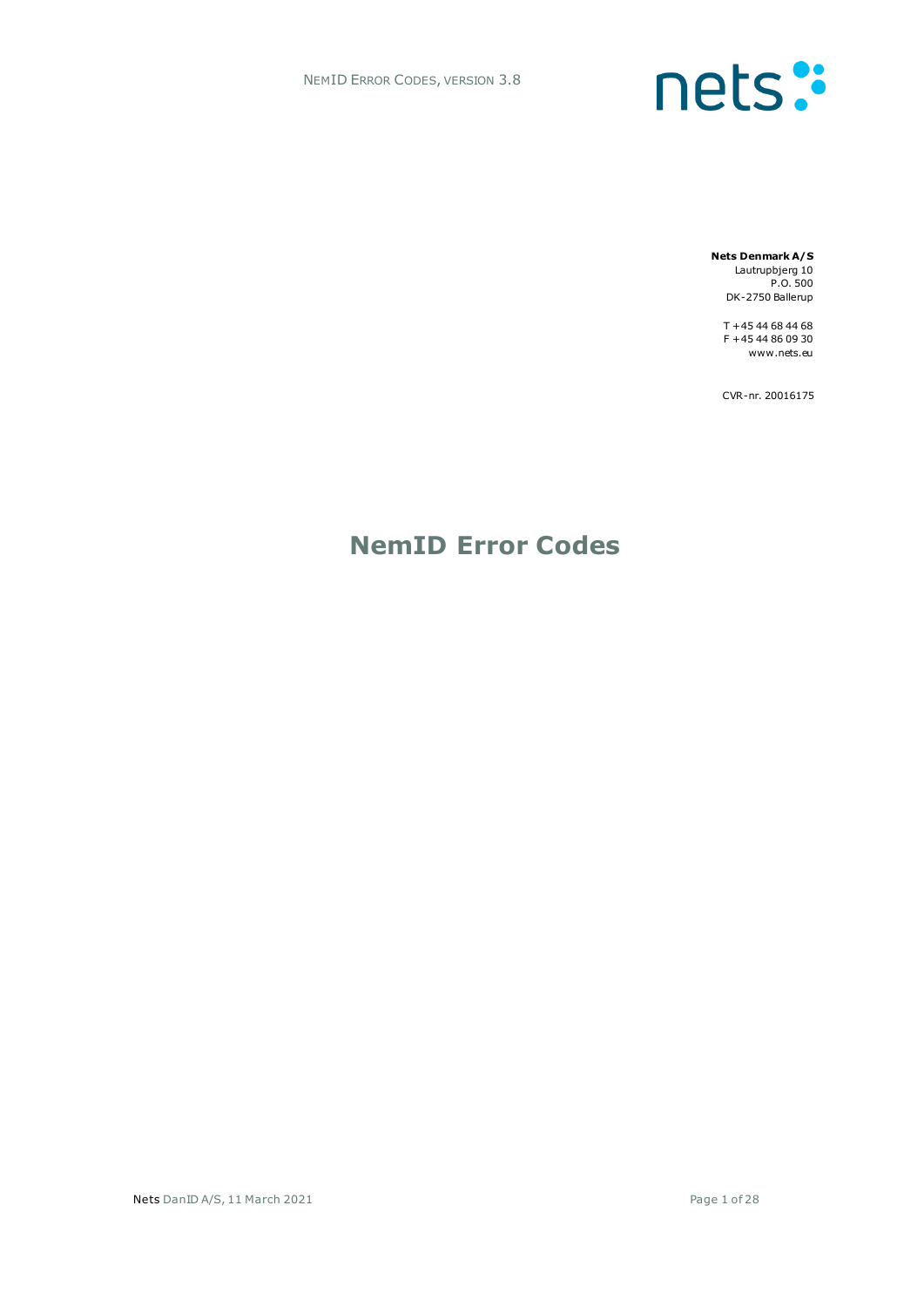

## **Table of Contents**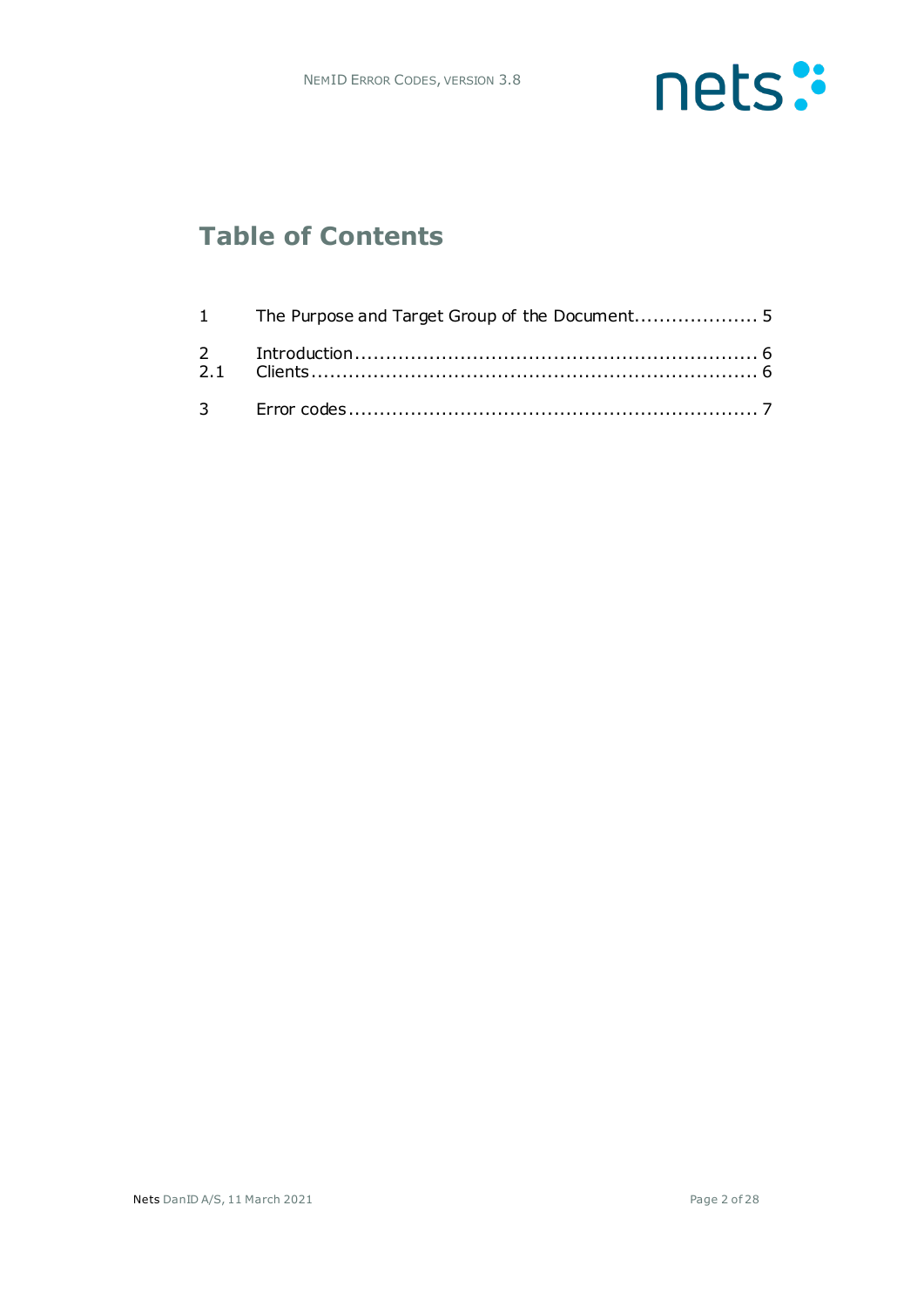

# **Version History**

| 12 April 2014     | Version 1.0 | <b>OYVMO</b> |
|-------------------|-------------|--------------|
| 4 June 2014       | Version 1.1 | <b>PHJER</b> |
| 16 September 2014 | Version 1.2 | <b>OYVMO</b> |
| 28 January 2015   | Version 1.3 | <b>KMAIB</b> |
| 10 February 2015  | Version 1.4 | <b>KSANO</b> |
| 25 August 2015    | Version 1.5 | <b>PKAJB</b> |
| 25 February 2016  | Version 1.6 | <b>SPEDE</b> |
| 07 March 2016     | Version 1.7 | <b>SPEDE</b> |
| 04 April 2016     | Version 1.8 | <b>ABHAN</b> |
| 18 Maj 2017       | Version 1.9 | <b>EJAKO</b> |
| 15 June 2017      | Version 2.0 | RMELG        |
| 07 July 2017      | Version 2.1 | <b>PKAJB</b> |
| 07 August 2017    | Version 2.2 | <b>RPLAU</b> |
| 22 August 2017    | Version 2.3 | EJAKO        |
| 23 August 2017    | Version 2.4 | RSNIE        |
| 11 September 2017 | Version 2.5 | EJAKO        |
| 26 September 2017 | Version 2.6 | <b>EJAKO</b> |
| 9 October 2017    | Version 2.7 | <b>EJAKO</b> |
| 11 October 2017   | Version 2.8 | RMELG        |
| 11 January 2018   | Version 2.9 | <b>RMELG</b> |
| 11 January 2018   | Version 3.0 | <b>RMELG</b> |
| 19 February 2018  | Version 3.1 | <b>RMELG</b> |
| 21 March 2018     | Version 3.2 | <b>RSNIE</b> |
| 28 March 2018     | Version 3.3 | RMELG        |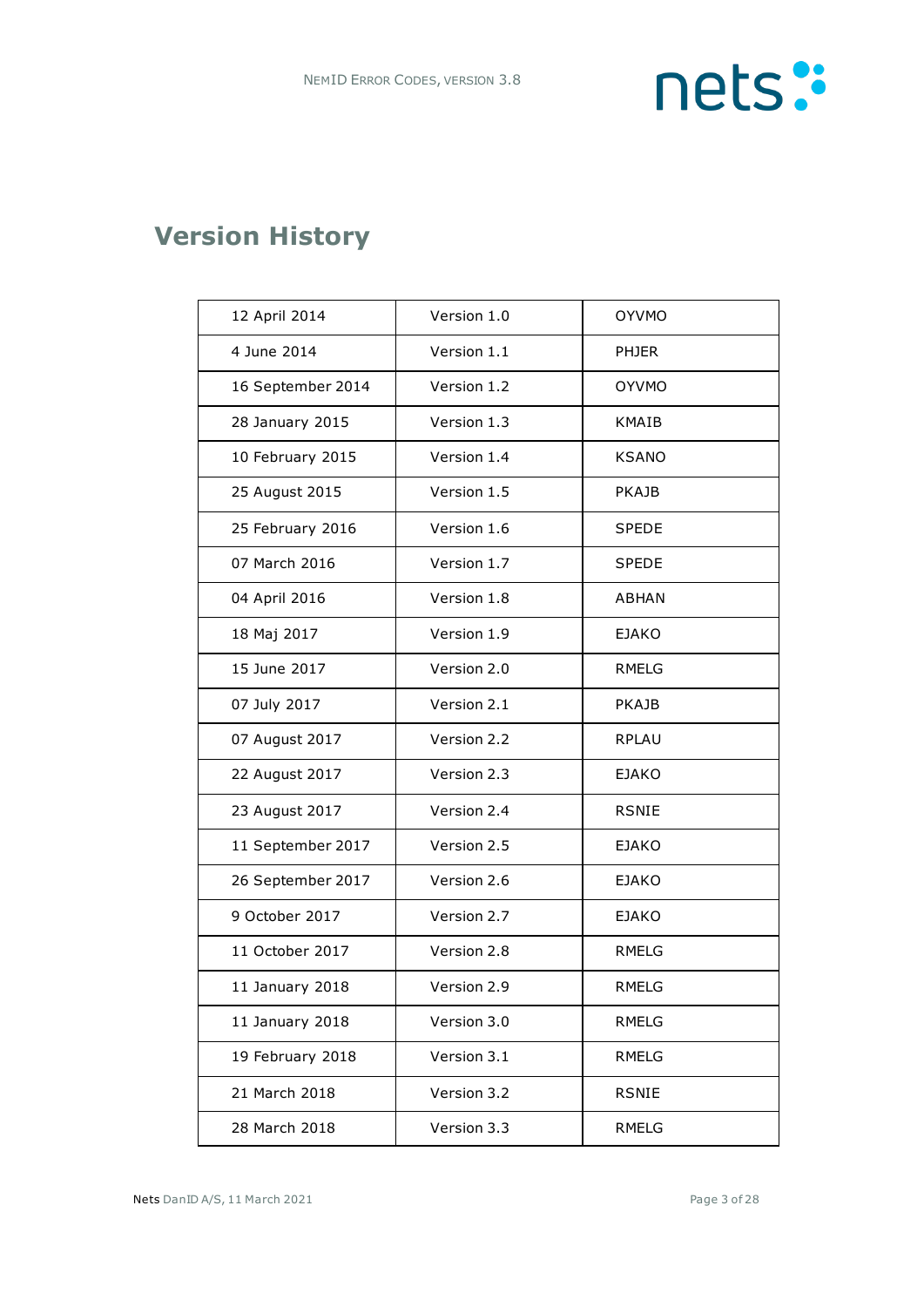

| 30 July 2018      | Version 3.4 | KHADD        |
|-------------------|-------------|--------------|
| 02 September 2020 | Version 3.5 | RMELG        |
| 24 February 2021  | Version 3.6 | RMELG        |
| 24 February 2021  | Version 3.7 | <b>KRUTK</b> |
| 11 March 2021     | Version 3.8 | <b>MNRUS</b> |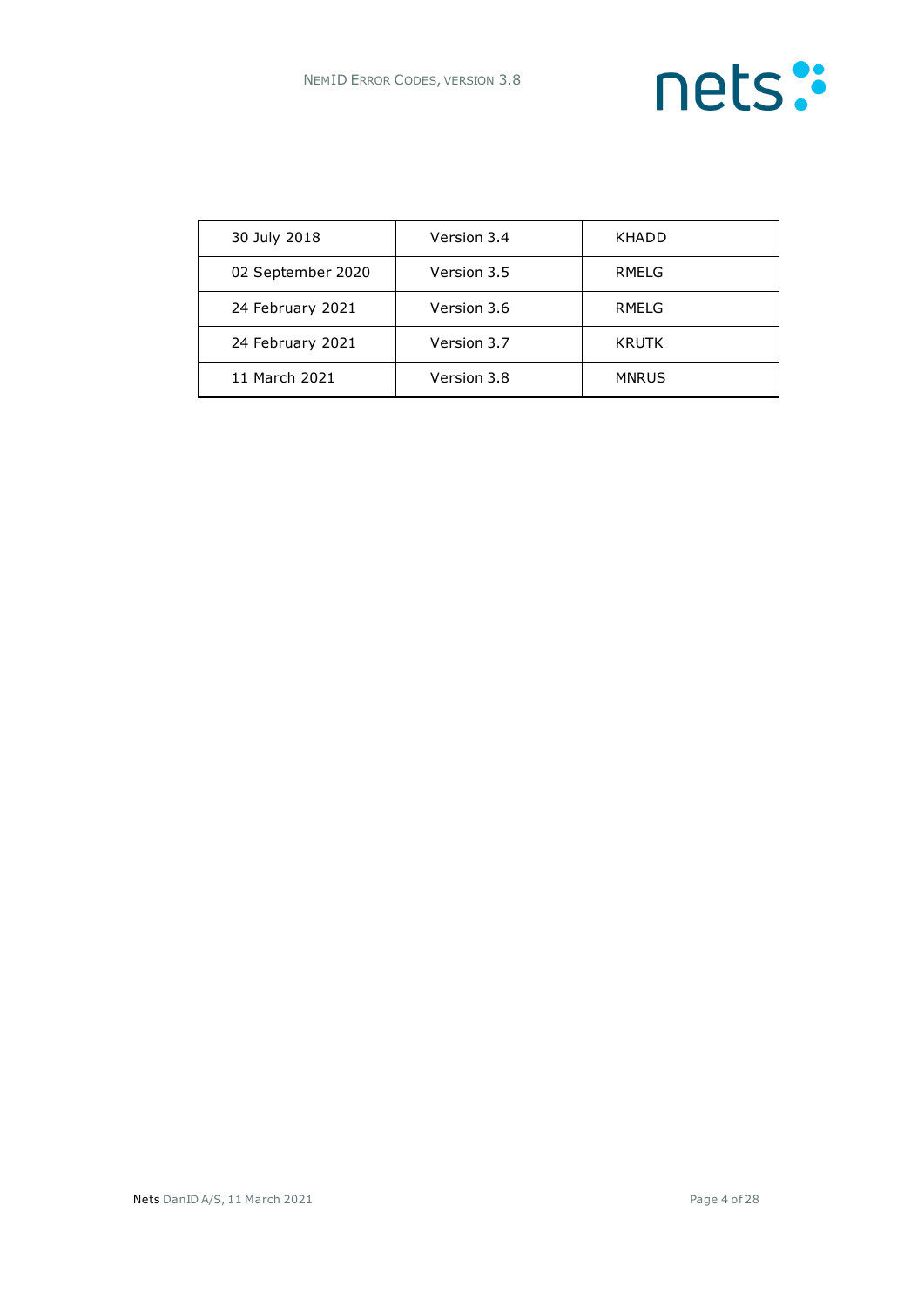

#### **1 The Purpose and Target Group of the Document**

This document is part of the NemID Service Provider Package.





The document is aimed at developers and architects.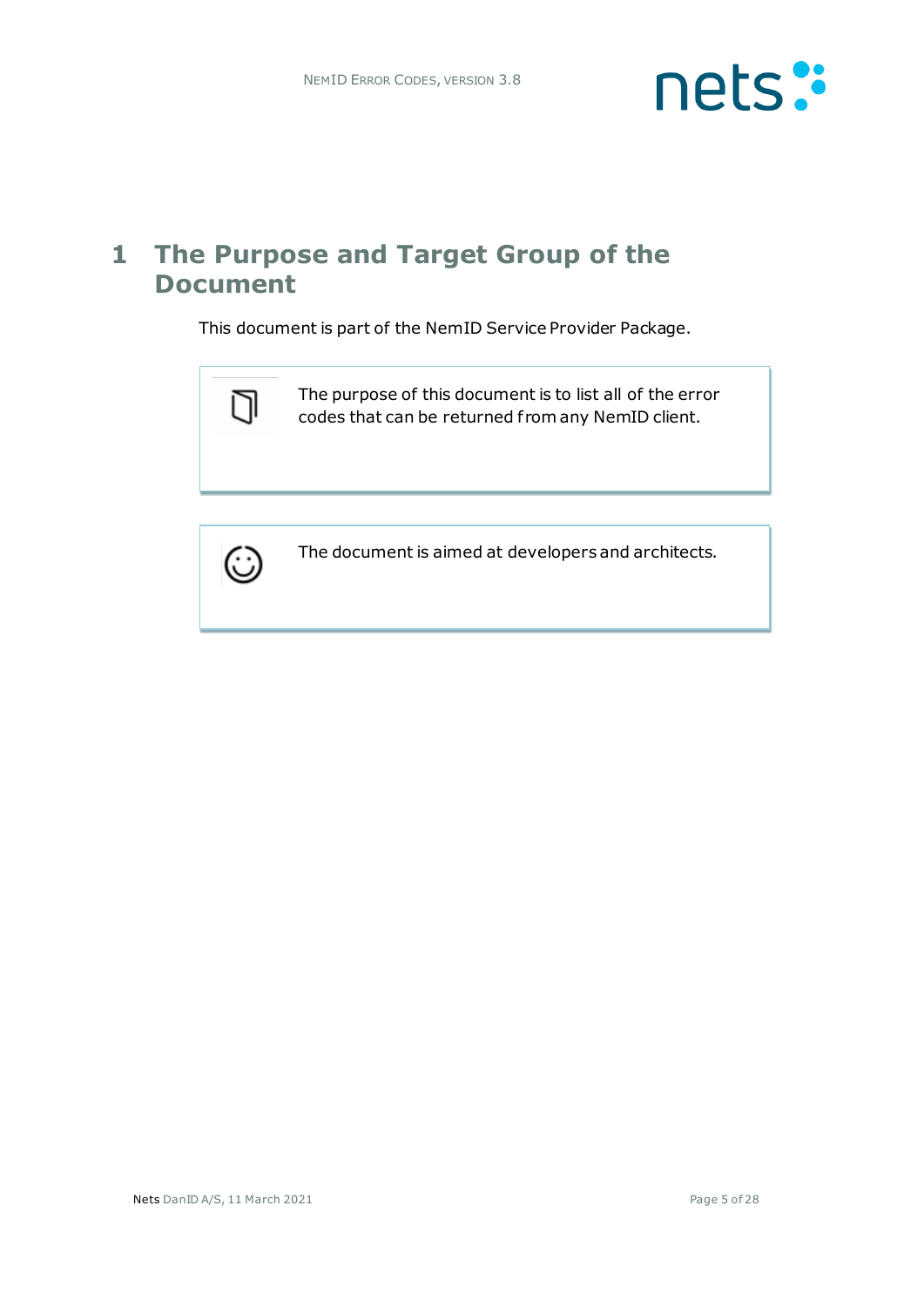

#### **2 Introduction**

This document lists all of the error codes that can be returned by the NemID clients.

The intended audience is developers and architects.

#### *2.1 Clients*

A number of NemID clients are in use. Some of the most important clients are:

- **NemID Java Script Client (JS Client)** Runs on most modern web browsers and devices. This client is expected to become the main client.
- **NemID native Mobile Client (Mobile)** Runs on the iOS and Android platforms.

Several other clients exist for signing of secure mail and other specialized purposes.

Although many error codes are common to all client types, some error codes are only relevant for a specific type of client.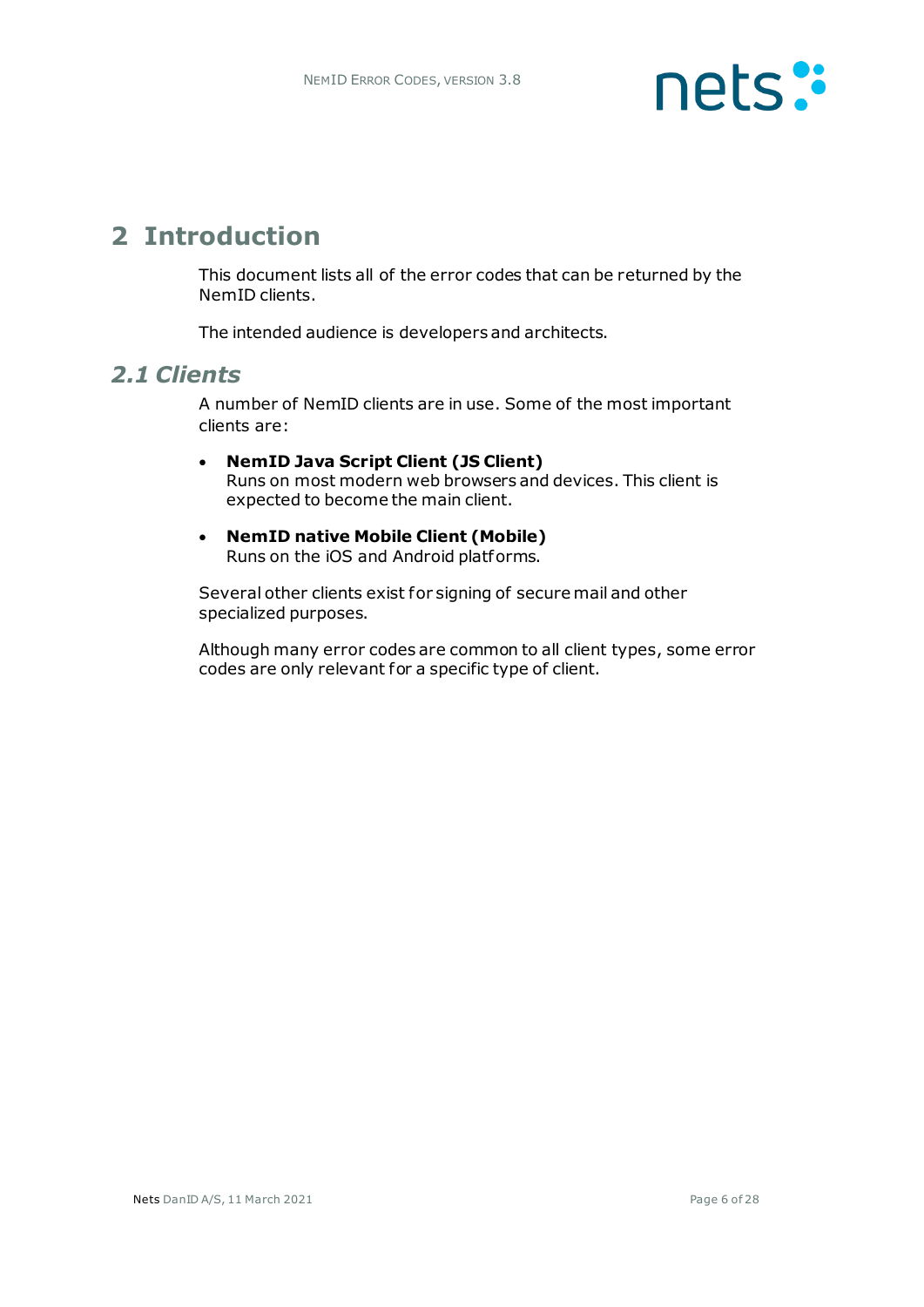

#### **3 Error codes**

An error code is returned to the service provider, if a client operation fails to complete successfully. The error code should be used to assist the user in how to remedy the situation and accomplish what he set out to do.

Please note that the current error codes are presented in a single list. Not all error codes apply to all clients, and some of the explanations of the possible causes of the error will be client specific.

Text referring to specific parameters and conditions that only applies to a particular client is wrapped with square brackets like so: [clienttype: text].

If a particular error code only applies to long term OCES flows, the OCES/Short term column will contain "OCES only". Similarly, when a particular error code is only relevant for a short-term bank flow, "Short term only" will be stated.

| / Error / | <b>Cause of error</b>                          | OCES/<br><b>Short</b><br><b>term</b> | <b>EN</b> - Suggested text for service<br>providers + any link to DCH* | <b>DK - Foreslået tekst til</b><br>tjenesteudbydere +<br>eventuelle links til DCH* | <b>Recommendation for service provider</b> |
|-----------|------------------------------------------------|--------------------------------------|------------------------------------------------------------------------|------------------------------------------------------------------------------------|--------------------------------------------|
| APP001    | Error while parsing the parameters by the      |                                      | A technical error has occurred.                                        | Der er opstået en teknisk fejl.                                                    | Fix the integration issue.                 |
|           | NemID client library. Possible causes include: |                                      |                                                                        |                                                                                    | [JS Client: See tool at                    |
|           | - The parameters are not structured correctly  |                                      | Please try again.                                                      | Forsøg igen.                                                                       | /developers/validateparameters.jsp]        |
|           | (must be valid JSON for the JS client).        |                                      |                                                                        |                                                                                    |                                            |
|           | - A mandatory parameter is missing.            |                                      | <b>Contact [Service Provider] if the</b>                               | Kontakt [Tienesteudbyder],                                                         |                                            |
|           | - An unsupported parameter was submitted.      |                                      |                                                                        |                                                                                    |                                            |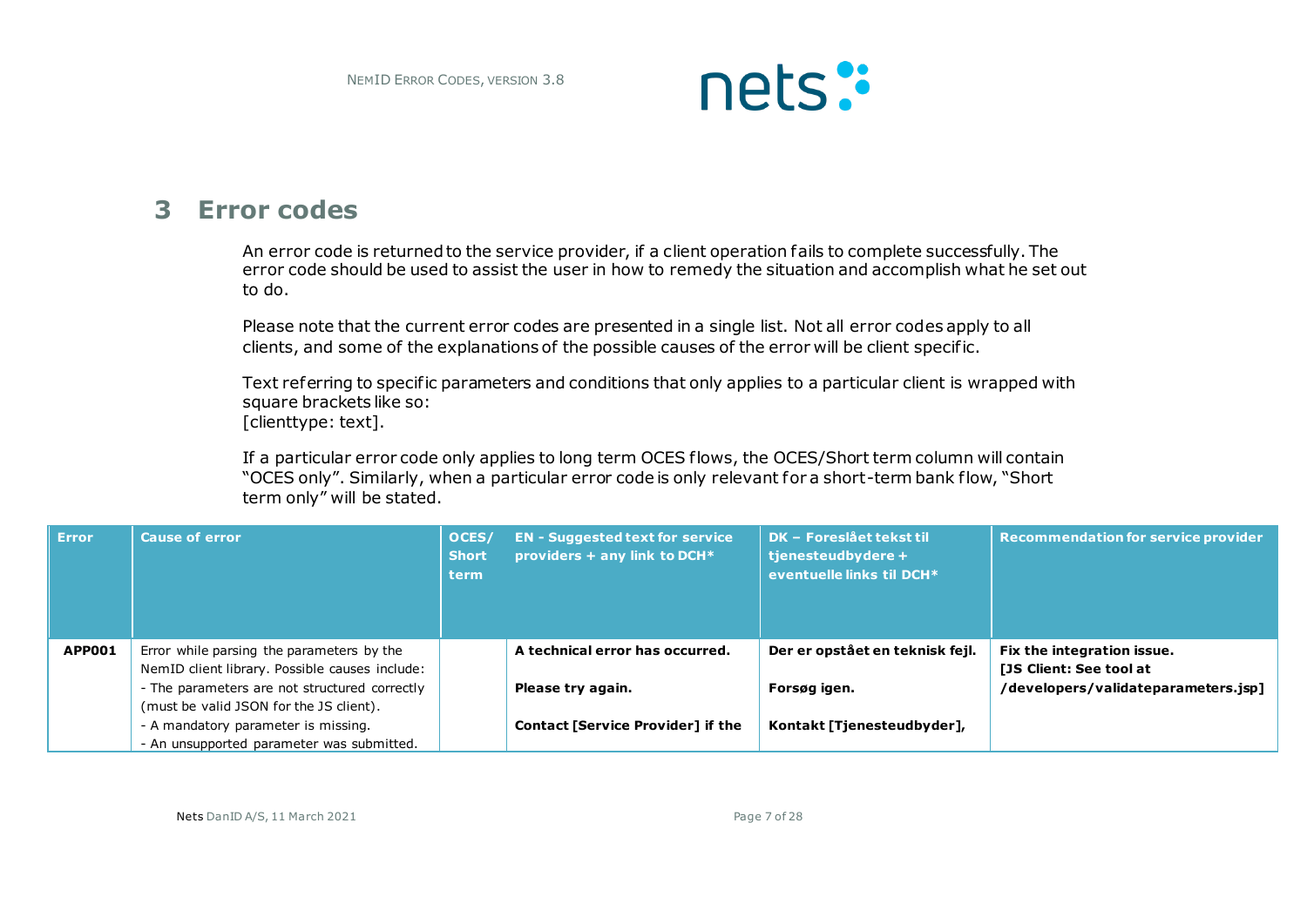

| <b>Error</b>  | <b>Cause of error</b>                                                                                                                                                                                                                                        | OCES/<br><b>Short</b><br>term | <b>EN - Suggested text for service</b><br>providers + any link to DCH*                                                       | <b>DK - Foreslået tekst til</b><br>tjenesteudbydere +<br>eventuelle links til DCH*                                                             | <b>Recommendation for service provider</b>                                           |
|---------------|--------------------------------------------------------------------------------------------------------------------------------------------------------------------------------------------------------------------------------------------------------------|-------------------------------|------------------------------------------------------------------------------------------------------------------------------|------------------------------------------------------------------------------------------------------------------------------------------------|--------------------------------------------------------------------------------------|
|               | - [JS Client: The ORIGIN parameter does not<br>match the actual origin.]<br>- An unsupported value was provided for an<br>otherwise supported parameter.<br>- The calculated digest does not match the<br>value submitted in the PARAMS DIGEST<br>parameter. |                               | problem persists.                                                                                                            | hvis problemet fortsætter.                                                                                                                     |                                                                                      |
| <b>APP002</b> | The sign text was illegal, e.g. the HTML<br>document contained illegal tags or the PDF<br>document did not match its hash.                                                                                                                                   |                               | A technical error has occurred.<br>Please try again.<br>Contact [Service Provider] if the<br>problem persists.               | Der er opstået en teknisk fejl.<br>Forsøg igen.<br>Kontakt [Tjenesteudbyder],<br>hvis problemet fortsætter.                                    | Correct the sign text.<br>[JS Client: See tool at<br>/developers/signtextviewer.jsp] |
| <b>APP003</b> | An unrecoverable, internal error occurred in<br>the client.<br>Stack traces from this kind of errors are<br>automatically transmitted to Nets-DanID for<br>analysis.                                                                                         |                               | A technical error has occurred.<br><b>Please contact NemID support</b><br>[https://www.nemid.nu/dk-<br>en/support/contact/]. | Der er opstået en teknisk fejl.<br><b>Kontakt NemID support</b><br>[https://www.nemid.nu/dk-<br>da/support/faa_hjaelp_til_ne<br>mid/kontakt/1. |                                                                                      |
| <b>APP004</b> | Returned by the client if it is unable to<br>resume an existing user session and the                                                                                                                                                                         | <b>Short</b><br>term          | A technical error has occurred.                                                                                              | Der er opstået en teknisk fejl.                                                                                                                |                                                                                      |

Nets DanID A/S, 11 March 2021 **Page 8 of 28**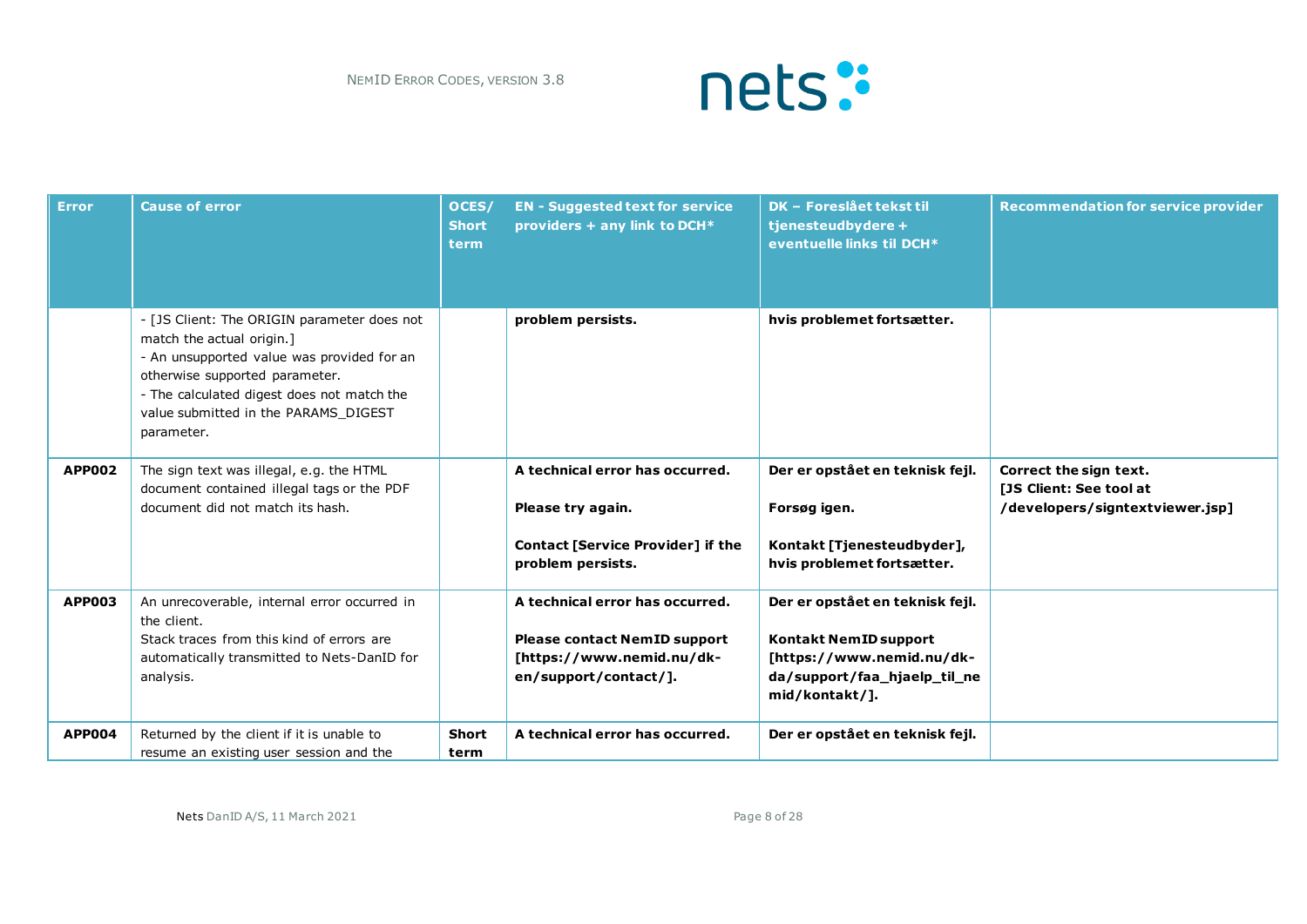

| <b>Error</b>  | <b>Cause of error</b>                                                                                                                                                                                                                                                                                                                                   | OCES/<br><b>Short</b><br>term. | <b>EN - Suggested text for service</b><br>providers + any link to DCH*             | <b>DK - Foreslået tekst til</b><br>tjenesteudbydere +<br>eventuelle links til DCH* | <b>Recommendation for service provider</b>                                                   |
|---------------|---------------------------------------------------------------------------------------------------------------------------------------------------------------------------------------------------------------------------------------------------------------------------------------------------------------------------------------------------------|--------------------------------|------------------------------------------------------------------------------------|------------------------------------------------------------------------------------|----------------------------------------------------------------------------------------------|
|               | [JS Client: ALLOW STEPUP parameter is not<br>set to TRUE.1<br>[Others: NO_FALLBACK parameter is set]                                                                                                                                                                                                                                                    | only                           | Please try again.<br><b>Contact [Service Provider] if the</b><br>problem persists. | Forsøg igen.<br>Kontakt [Tjenesteudbyder],<br>hvis problemet fortsætter.           |                                                                                              |
| <b>APP007</b> | Returned by the client if a mandatory<br>parameter is missing, if an unrecognized<br>parameter has been received, [JS Client: or if<br>the ORIGIN parameter does not match the<br>actual origin.]                                                                                                                                                       |                                | A technical error has occurred.<br><b>Contact [Service Provider].</b>              | Der er opstået en teknisk fejl.<br>Kontakt [Tienesteudbyder]                       | Fix the integration issue.<br>[JS Client: See tool at<br>/developers/validateparameters.jsp] |
| <b>APP008</b> | Returned by the client if an invalid<br>combination of parameters has been received.<br>[JS Client: One example of an invalid<br>combination would be if the client receives<br>both CLIENTMODE=LIMITED and<br>CREDENTIAL_UPDATE=ALIAS (since Limited<br>mode does not support any of the<br>administrative flows such as changing the<br>user alias).] |                                | A technical error has occurred.<br>Contact [Service Provider].                     | Der er opstået en teknisk fejl.<br>Kontakt [Tjenesteudbyder]                       | Fix the integration issue.<br>[JS Client: See tool at<br>/developers/validateparameters.jsp] |
| <b>APP009</b> | Invalid HSession.                                                                                                                                                                                                                                                                                                                                       | <b>Short</b><br>term           | A technical error has occurred.                                                    | Der er opstået en teknisk fejl.                                                    |                                                                                              |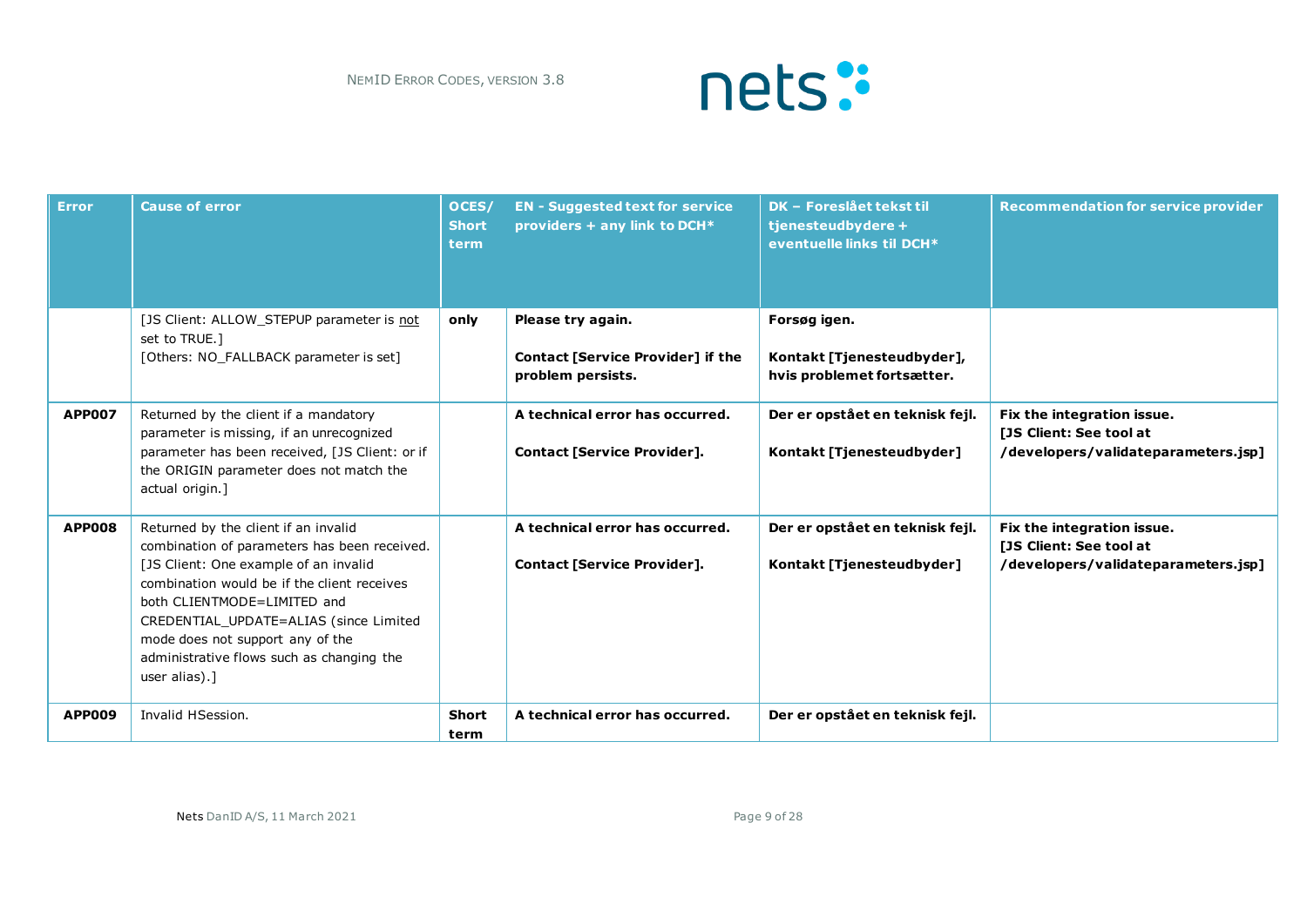

| <b>Error</b>  | <b>Cause of error</b>                                                                                                        | OCES/<br><b>Short</b><br>term | <b>EN - Suggested text for service</b><br>providers + any link to DCH*                                       | <b>DK - Foreslået tekst til</b><br>tjenesteudbydere +<br>eventuelle links til DCH*                                                   | <b>Recommendation for service provider</b>                                 |
|---------------|------------------------------------------------------------------------------------------------------------------------------|-------------------------------|--------------------------------------------------------------------------------------------------------------|--------------------------------------------------------------------------------------------------------------------------------------|----------------------------------------------------------------------------|
|               |                                                                                                                              | only                          | Please try again.<br>Contact [Service Provider] if the<br>problem persists.                                  | Forsøg igen.<br>Kontakt [Tjenesteudbyder],<br>hvis problemet fortsætter.                                                             |                                                                            |
| <b>APP010</b> | The Java Script Client could not start.                                                                                      |                               | A technical error has occurred.<br>Please try again.                                                         | Der er opstået en teknisk fejl.<br>Forsøg igen.                                                                                      |                                                                            |
| AUTH001       | Number of allowed pin code attempts<br>exceeded. The pin code has been revoked.<br>The client has informed the user of this. |                               | Your NemID is blocked.<br>Please contact NemID support.<br>[https://www.nemid.nu/dk-<br>en/support/contact/] | Dit NemID er spærret.<br><b>Kontakt NemID support</b><br>[https://www.nemid.nu/dk-<br>da/support/faa_hjaelp_til_ne<br>mid/kontakt/]. | The service provider is recommended<br>to refer the user to NemID support. |
| AUTH003       | The user does not have an established<br>agreement with the bank.                                                            | <b>Short</b><br>term<br>only  | Login succeeded but you have no<br>bank agreement.<br>Please contact your bank for<br>mere details.          | Login er gennemført korrekt,<br>men du har ikke en<br>bankaftale.<br>Kontakt din bank for at høre<br>nærmere.                        |                                                                            |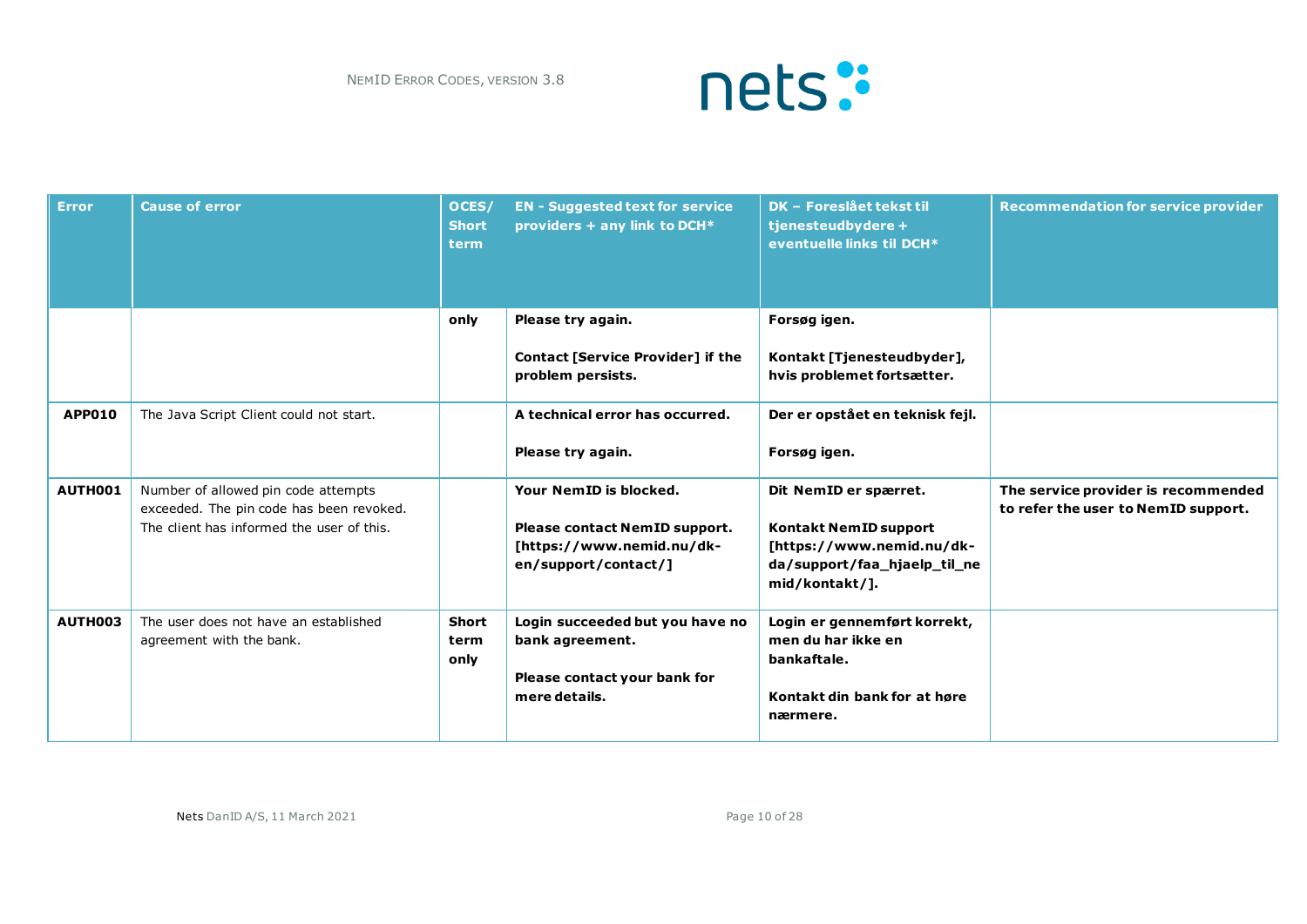

| <b>Error</b> | <b>Cause of error</b>                                                                                                                                                                                                                                   | OCES/<br><b>Short</b><br>term | <b>EN - Suggested text for service</b><br>providers + any link to DCH*                                                                                                                            | DK - Foreslået tekst til<br>tjenesteudbydere +<br>eventuelle links til DCH*                                                                                                        | <b>Recommendation for service provider</b>                                 |
|--------------|---------------------------------------------------------------------------------------------------------------------------------------------------------------------------------------------------------------------------------------------------------|-------------------------------|---------------------------------------------------------------------------------------------------------------------------------------------------------------------------------------------------|------------------------------------------------------------------------------------------------------------------------------------------------------------------------------------|----------------------------------------------------------------------------|
| AUTH004      | The user's OTP device is currently<br>quarantined, due to too many failed<br>authentication attempts. This error code is<br>returned if the user attempts to authenticate<br>with an OTP device that has been quarantined<br>during a previous session. |                               | Your NemID is temporarily<br>locked and you cannot log on<br>until the 8 hour time lock has<br>been lifted.                                                                                       | Dit NemID er midlertidigt låst<br>i 8 timer og du kan ikke logge<br>på før spærringen er ophævet.                                                                                  | The service provider is recommended<br>to refer the user to NemID support. |
| AUTH005      | The user's OTP device is locked permanently,<br>due to too many failed password attempts.<br>This error code is returned if the user<br>attempts to authenticate with an OTP device<br>that has been locked during a previous<br>session.               |                               | Your NemID has been blocked.<br>Please contact NemID support.<br>[https://www.nemid.nu/dk-<br>en/support/contact/]                                                                                | Dit NemID er spærret.<br><b>Kontakt NemID support</b><br>[https://www.nemid.nu/dk-<br>da/support/faa_hjaelp_til_ne<br>mid/kontakt/].                                               | The service provider is recommended<br>to refer the user to NemID support. |
| AUTH006      | The user has run out of OTP codes and does<br>not have a pending OTP card.                                                                                                                                                                              |                               | You have used all the codes on<br>your code card.<br>You can order a new code card<br>on the Lost code card page.<br>[https://service.nemid.nu/dk-<br>en/nemid/code_cards/lost_code<br>$\_card /$ | Du har brugt alle nøgler på<br>nøglekortet.<br>Du kan bestille et nyt på siden<br>Mistet nøglekort.<br>[https://service.nemid.nu/dk<br>da/nemid/noeglekort/mistet<br>_noeglekort/] | The service provider is recommended<br>to refer the user to NemID support. |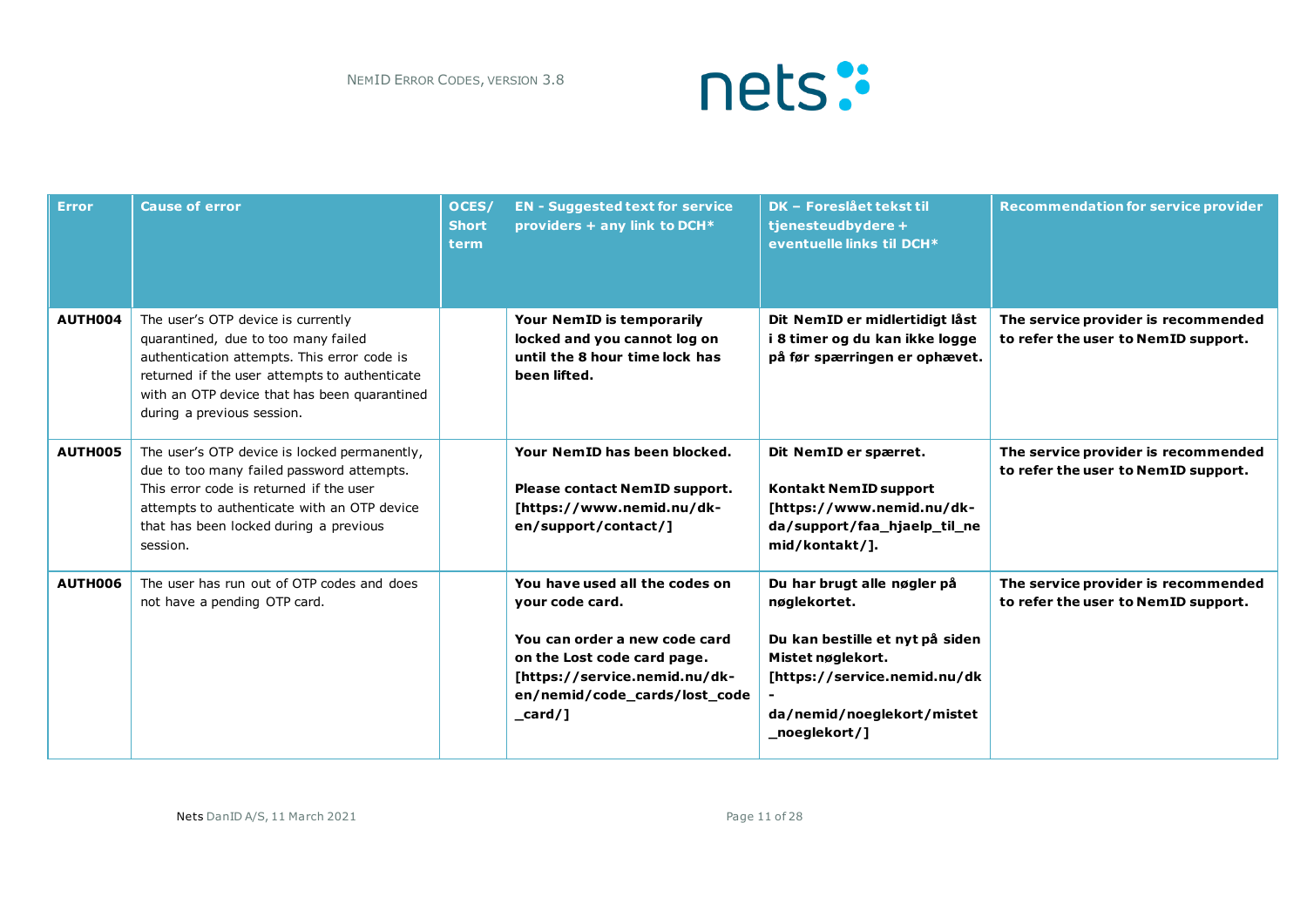

| <b>Error</b>   | <b>Cause of error</b>                                                                                                                                                                                                                                                                                   | OCES/<br><b>Short</b><br><b>term</b> | <b>EN - Suggested text for service</b><br>providers + any link to DCH*                                                                                                                 | <b>DK - Foreslået tekst til</b><br>tjenesteudbydere +<br>eventuelle links til DCH*                                                                                                                                              | <b>Recommendation for service provider</b>                                                                                                               |
|----------------|---------------------------------------------------------------------------------------------------------------------------------------------------------------------------------------------------------------------------------------------------------------------------------------------------------|--------------------------------------|----------------------------------------------------------------------------------------------------------------------------------------------------------------------------------------|---------------------------------------------------------------------------------------------------------------------------------------------------------------------------------------------------------------------------------|----------------------------------------------------------------------------------------------------------------------------------------------------------|
| <b>AUTH007</b> | The user's OTP device password is revoked<br>either because it was marked as compromised<br>or because the user has made too many failed<br>OTP attempts. This error code is returned if<br>the user attempts to authenticate with an OTP<br>device that has been revoked during a<br>previous session. |                                      | Your NemID password is blocked<br>due to too many failed password<br>attempts.<br>Please contact NemID support.<br>[https://www.nemid.nu/dk-<br>en/support/contact/]                   | Din NemID-adgangskode er<br>spærret på grund af for<br>mange fejlede forsøg.<br>Kontakt NemID support<br>[https://www.nemid.nu/dk-<br>da/support/faa_hjaelp_til_ne<br>mid/kontakt/1.                                            | The service provider is recommended<br>to refer the user to NemID support.                                                                               |
| AUTH008        | The user's OTP device is not activated and<br>does not have an active pin code.                                                                                                                                                                                                                         |                                      | Your NemID is not active and you<br>need support to issue a new<br>activation password to activate.<br>Please call NemID support.<br>[https://www.nemid.nu/dk-<br>en/support/contact/] | Dit NemID er ikke aktivt og du<br>skal bestille en ny midlertidig<br>adgangskode til aktivering<br>hos support.<br><b>Ring til NemID support</b><br>[https://www.nemid.nu/dk-<br>da/support/faa_hjaelp_til_ne<br>mid/kontakt/]. | The service provider is recommended<br>to refer the user to NemID support.                                                                               |
| <b>AUTH009</b> | The client was unable to resume the user's<br>established session (either because the user<br>logged in with only one factor, the session has<br>timed out, or the session has been tampered                                                                                                            | <b>Short</b><br>term<br>only         | A technical error has occurred.<br>Please try again.                                                                                                                                   | Der er opstået en teknisk fejl.<br>Forsøg igen.                                                                                                                                                                                 | The service provider is advised to<br>perform a reload of the client so the<br>user can re-authenticate and try<br>again. Also, if the problem persists, |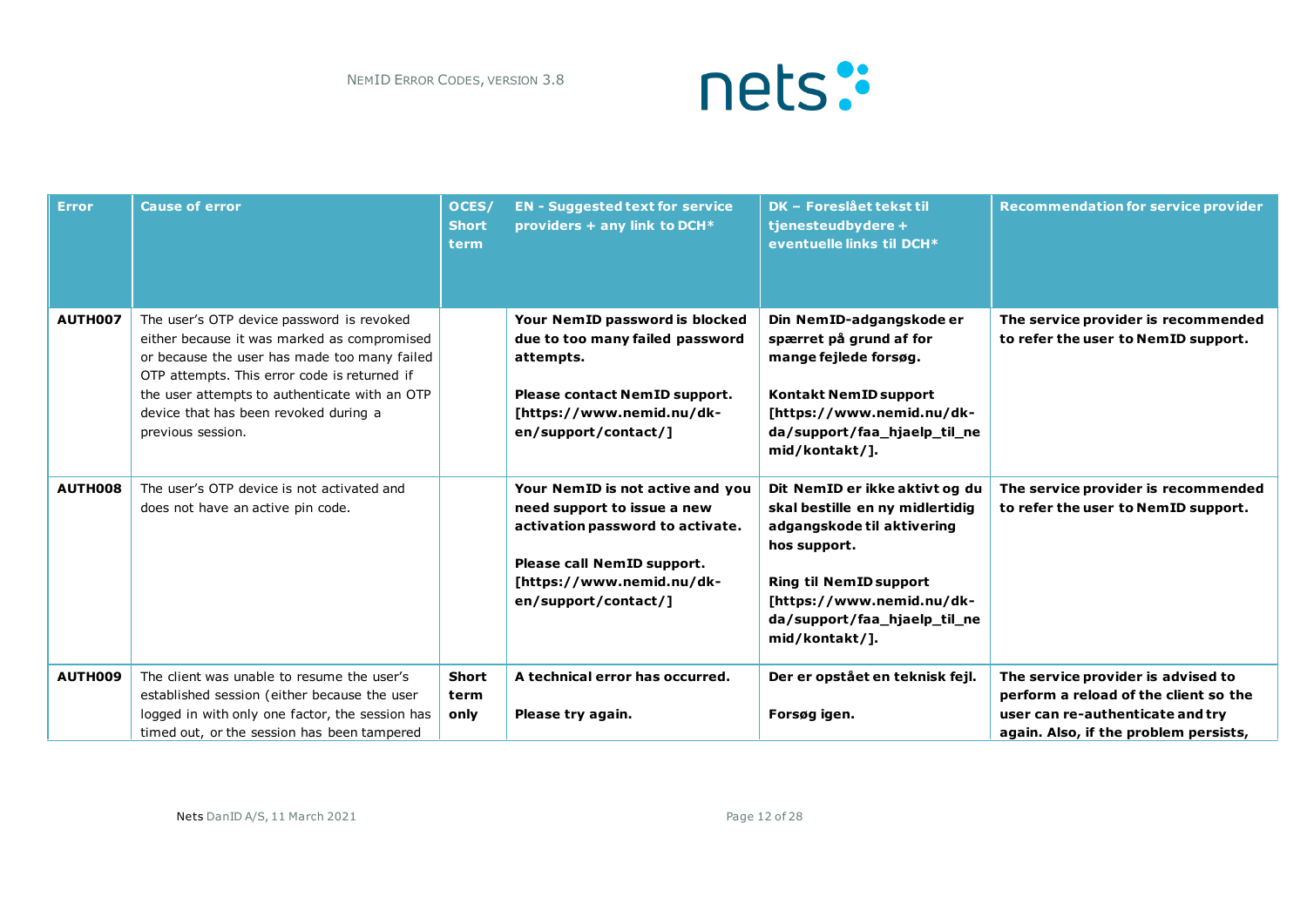

| <b>Error</b> | <b>Cause of error</b>                                                                                                                                   | OCES/<br><b>Short</b><br>term | <b>EN - Suggested text for service</b><br>providers + any link to DCH*                                                                                                                                                                                                                                                              | <b>DK - Foreslået tekst til</b><br>tjenesteudbydere +<br>eventuelle links til DCH*                                                                                                                                                                                                                   | <b>Recommendation for service provider</b>                                                                                |
|--------------|---------------------------------------------------------------------------------------------------------------------------------------------------------|-------------------------------|-------------------------------------------------------------------------------------------------------------------------------------------------------------------------------------------------------------------------------------------------------------------------------------------------------------------------------------|------------------------------------------------------------------------------------------------------------------------------------------------------------------------------------------------------------------------------------------------------------------------------------------------------|---------------------------------------------------------------------------------------------------------------------------|
|              | with), and the single-sign-on attempt failed.                                                                                                           |                               |                                                                                                                                                                                                                                                                                                                                     |                                                                                                                                                                                                                                                                                                      | refer to Support.                                                                                                         |
| AUTH010      | The user answered an OTP challenge that was<br>not the latest issued. The user was probably<br>trying to use the device in several sessions at<br>once. |                               | A technical error has occurred.<br>Please try again and ensure that<br>only one NemID login is running.                                                                                                                                                                                                                             | Der er opstået en teknisk fejl.<br>Tjek at kun ét NemID login er<br>aktivt og forsøg igen.                                                                                                                                                                                                           | The service provider is advised to<br>perform a reload of the client so the<br>user can re-authenticate and try<br>again. |
| AUTH011      | The user authenticated using a PIN code on<br>the mobile client.                                                                                        |                               | NemID login on mobile does not<br>support authentication using a<br>temporary password.<br><b>Please contact NemID support to</b><br>have a new temporary<br>passwordissued.<br>[https://www.nemid.nu/dk-<br>en/support/contact/]<br>Thereafter, please log on NemID<br>at [url to Service Provider site<br>containing $client(s)]$ | NemID på mobil understøtter<br>ikke brug af midlertidig<br>adgangskode.<br>Kontakt NemID support for at<br>få en ny kode udstedt.<br>[https://www.nemid.nu/dk-<br>da/support/faa_hjaelp_til_ne<br>mid/kontakt/]<br>Log derefter på med NemID<br>på [url til Tjenesteudbyders<br>side med klient(er)] |                                                                                                                           |
| AUTH012      | The user tried to answer an expired OTP<br>challenge.                                                                                                   |                               | A technical error has occurred.                                                                                                                                                                                                                                                                                                     | Der er opstået en teknisk fejl.                                                                                                                                                                                                                                                                      | The service provider is advised to<br>perform a reload of the client so the<br>user can re-authenticate and try           |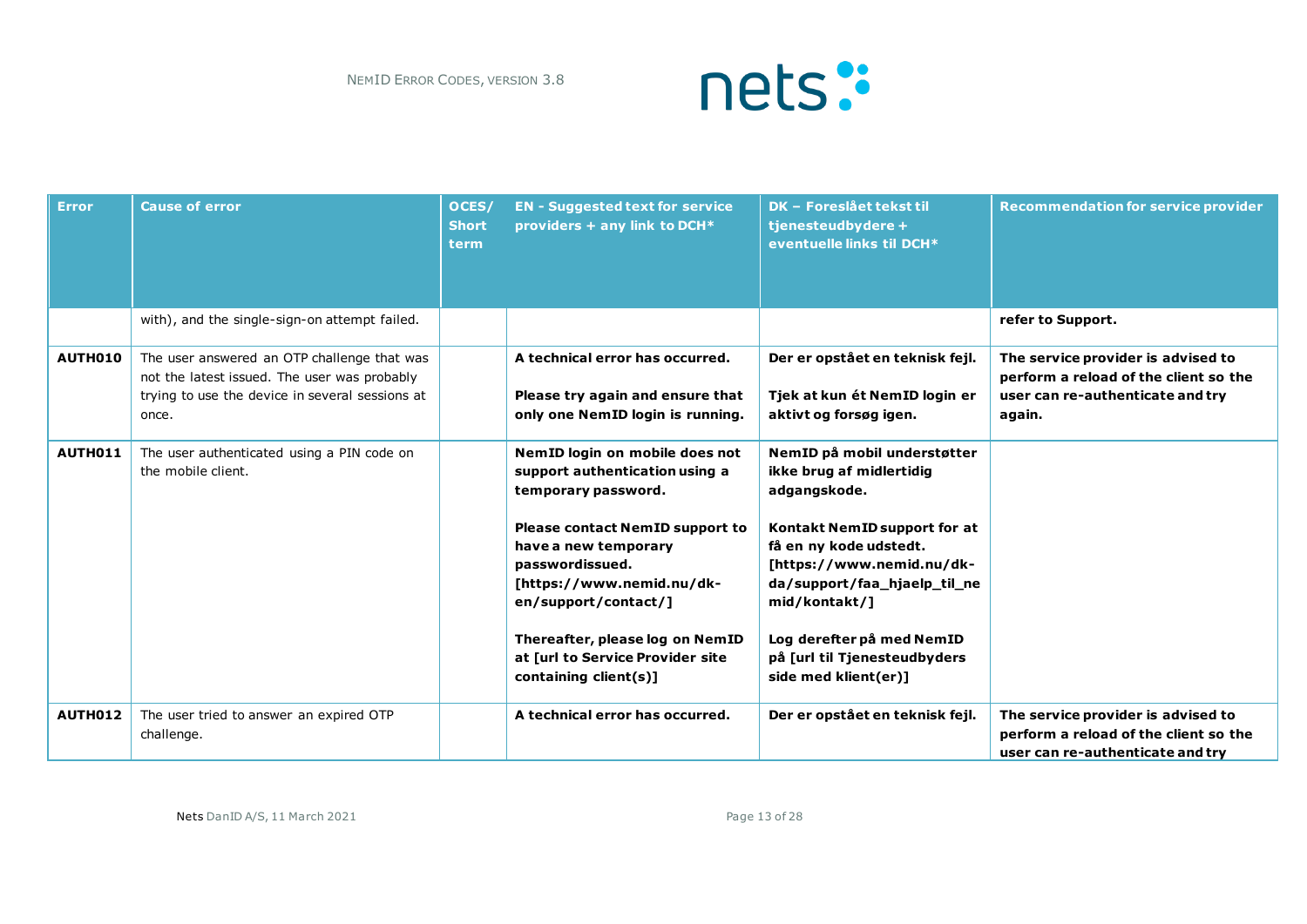

| <b>Error</b>   | <b>Cause of error</b>                                                                                                                                                                                                              | OCES/<br><b>Short</b><br>term | <b>EN - Suggested text for service</b><br>providers + any link to DCH*                                                                                                                                                                                                                                              | <b>DK - Foreslået tekst til</b><br>tjenesteudbydere +<br>eventuelle links til DCH*                                                              | <b>Recommendation for service provider</b>                                                                                                        |
|----------------|------------------------------------------------------------------------------------------------------------------------------------------------------------------------------------------------------------------------------------|-------------------------------|---------------------------------------------------------------------------------------------------------------------------------------------------------------------------------------------------------------------------------------------------------------------------------------------------------------------|-------------------------------------------------------------------------------------------------------------------------------------------------|---------------------------------------------------------------------------------------------------------------------------------------------------|
|                |                                                                                                                                                                                                                                    |                               | Please try again.                                                                                                                                                                                                                                                                                                   | Forsøg igen.                                                                                                                                    | again.                                                                                                                                            |
| <b>AUTH013</b> | Split 2-factor authentication is not possible                                                                                                                                                                                      | <b>Short</b><br>term<br>only  | A technical error has occurred.<br>Please try again.                                                                                                                                                                                                                                                                | Der er opstået en teknisk fejl.<br>Forsøg igen.                                                                                                 | The service provider is advised to<br>perform a reload of the client so the<br>user can re-authenticate using regular<br>2-factor authentication. |
| AUTH017        | Environment error.                                                                                                                                                                                                                 |                               | Something in the browser<br>environment has caused NemID<br>to stop working. This could be<br>because of an incompatible plug-<br>in, too restrictive privacy settings<br>or other environment factors.<br>Please try deactivating plugins,<br>resetting your browser settings<br>or try using a different browser. | En teknisk fejl i browseren<br>gør at NemID ikke kan starte.<br>Forsøg at slå unødige plug-ins<br>fra, eller prøv igen med en<br>anden browser. | <b>Consider displaying information</b><br>suggesting how to avoid known<br>environmental problems.                                                |
| <b>AUTH018</b> | Code app is revoked, i.e. the user tried to<br>approve in a code app that was revoked. This<br>happen is a code app is revoked (for any<br>reason) in the time from the code app is<br>initiated and the user approved in the app. |                               | Your code app is revoked. To use<br>it again please reactivate it.                                                                                                                                                                                                                                                  | Din nøgleapp er spærret. For<br>at bruge den igen skal den<br>genaktiveres.                                                                     |                                                                                                                                                   |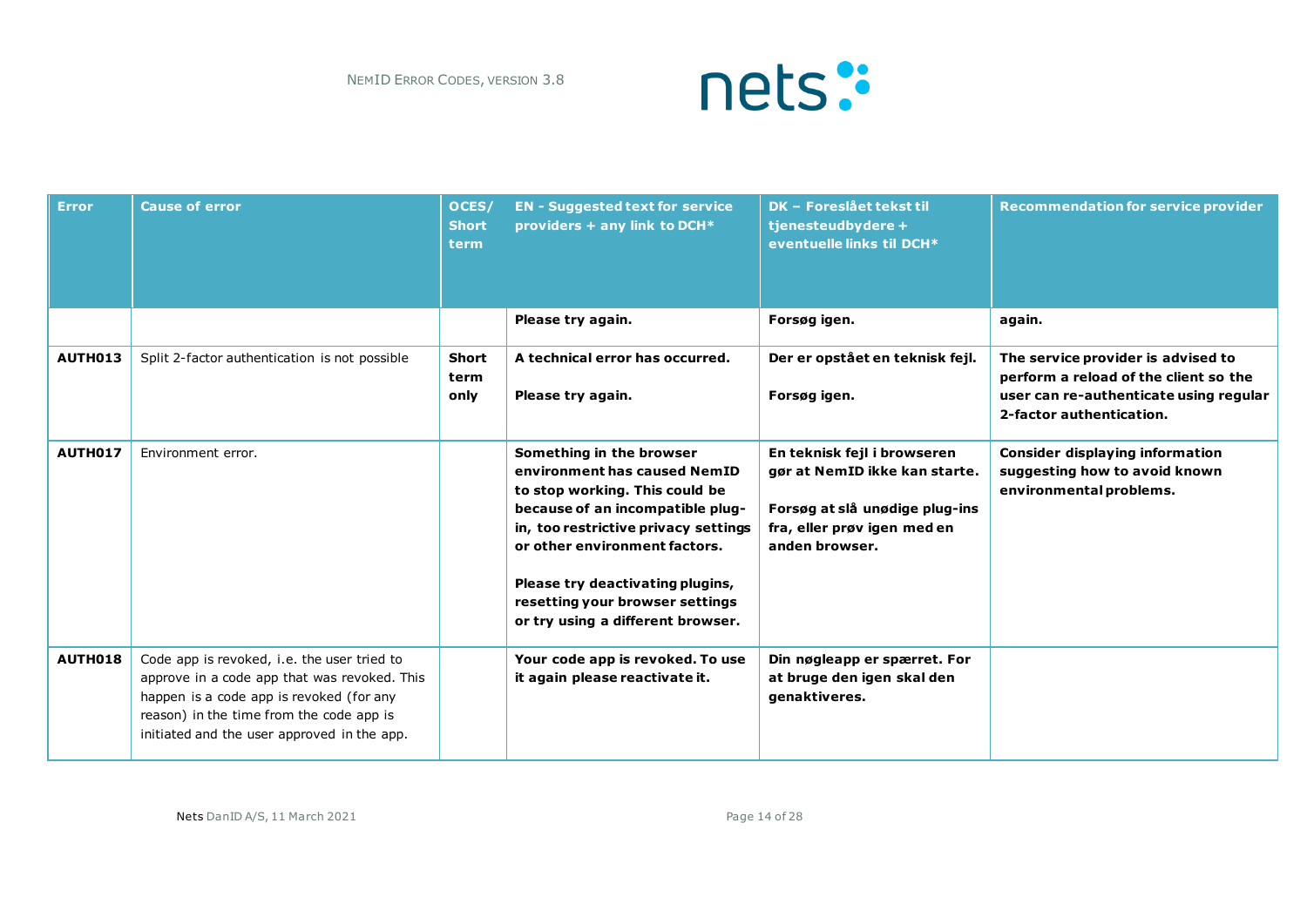

| <b>Error</b>   | <b>Cause of error</b>                                                                                                                                                                                      | OCES/<br><b>Short</b><br>term | <b>EN - Suggested text for service</b><br>providers + any link to DCH*                                                                                                                                                                                    | DK - Foreslået tekst til<br>tjenesteudbydere +<br>eventuelle links til DCH*                                                                                                                                                                                | <b>Recommendation for service provider</b>                                                                                                                                                                                                 |
|----------------|------------------------------------------------------------------------------------------------------------------------------------------------------------------------------------------------------------|-------------------------------|-----------------------------------------------------------------------------------------------------------------------------------------------------------------------------------------------------------------------------------------------------------|------------------------------------------------------------------------------------------------------------------------------------------------------------------------------------------------------------------------------------------------------------|--------------------------------------------------------------------------------------------------------------------------------------------------------------------------------------------------------------------------------------------|
| <b>AUTH019</b> | Prevent OTP card is activated, and the user<br>has no other active alternatives.<br>I.e. the bank or OCES have enabled the<br>prevent OTP card option, but the user has no<br>alternative to the OTP card. |                               | It is not possible to login with a<br>code card, please use a code app<br>or code token.                                                                                                                                                                  | Det er ikke muligt at logge ind<br>med nøglekort, brug anden<br>løsning nøgleapp eller<br>nøgleviser.                                                                                                                                                      | User should be notified about missing<br>2. factor options and the service<br>provider must send the user to a<br>sensible place                                                                                                           |
| AUTH020        | Number of allowed attempts exceeded for<br>self-contained logins, use 2factor login.                                                                                                                       | <b>Short</b><br>term<br>only  | Unable to login with 1-factor,<br>please try with 2-factor login.                                                                                                                                                                                         | Kunne ikke logge ind med 1-<br>faktor, prøv med 2-faktor<br>login.                                                                                                                                                                                         | Retry with 2-factor login for user.                                                                                                                                                                                                        |
| AUTH021        | This error code will be triggered if a citizen is<br>trying to log-on to a service after a strict<br>requirement of revalidation has been<br>enforced.                                                     |                               | This NemID is no longer valid<br>due to insufficient identification<br>of the user. Please go to<br>https://www.borger.dk/opdat<br>ering-af-id-oplysninger to get<br>more information about how to<br>update your NemID with the<br>required information. | Det er ikke længere muligt at<br>logge ind med dette NemID<br>pga. manglende opdatering af<br>identitetsoplysninger. Gå til<br>https://www.borger.dk/op<br>datering-af-id-oplysninger<br>for at læse mere om, hvordan<br>du opdaterer dine<br>oplysninger. | The customer has not updated the<br>required information about identity.<br>In order to restore functionality, the<br>customer must update this<br>information. This is done via<br>https://www.borger.dk/opdaterin<br>g-af-id-oplysninger |
| <b>CAN001</b>  | The user chose to cancel a flow that was<br>started using a temporary password, e.g. an<br>activation pin code. This error is not                                                                          |                               | You have cancelled the activation<br>of NemID after submitting the                                                                                                                                                                                        | Du har afbrudt aktiveringen<br>efter du har brugt den                                                                                                                                                                                                      | Redirect the user to a sensible place,<br>taking into account where the user is                                                                                                                                                            |

Nets DanID A/S, 11 March 2021 **Page 15 of 28** Page 15 of 28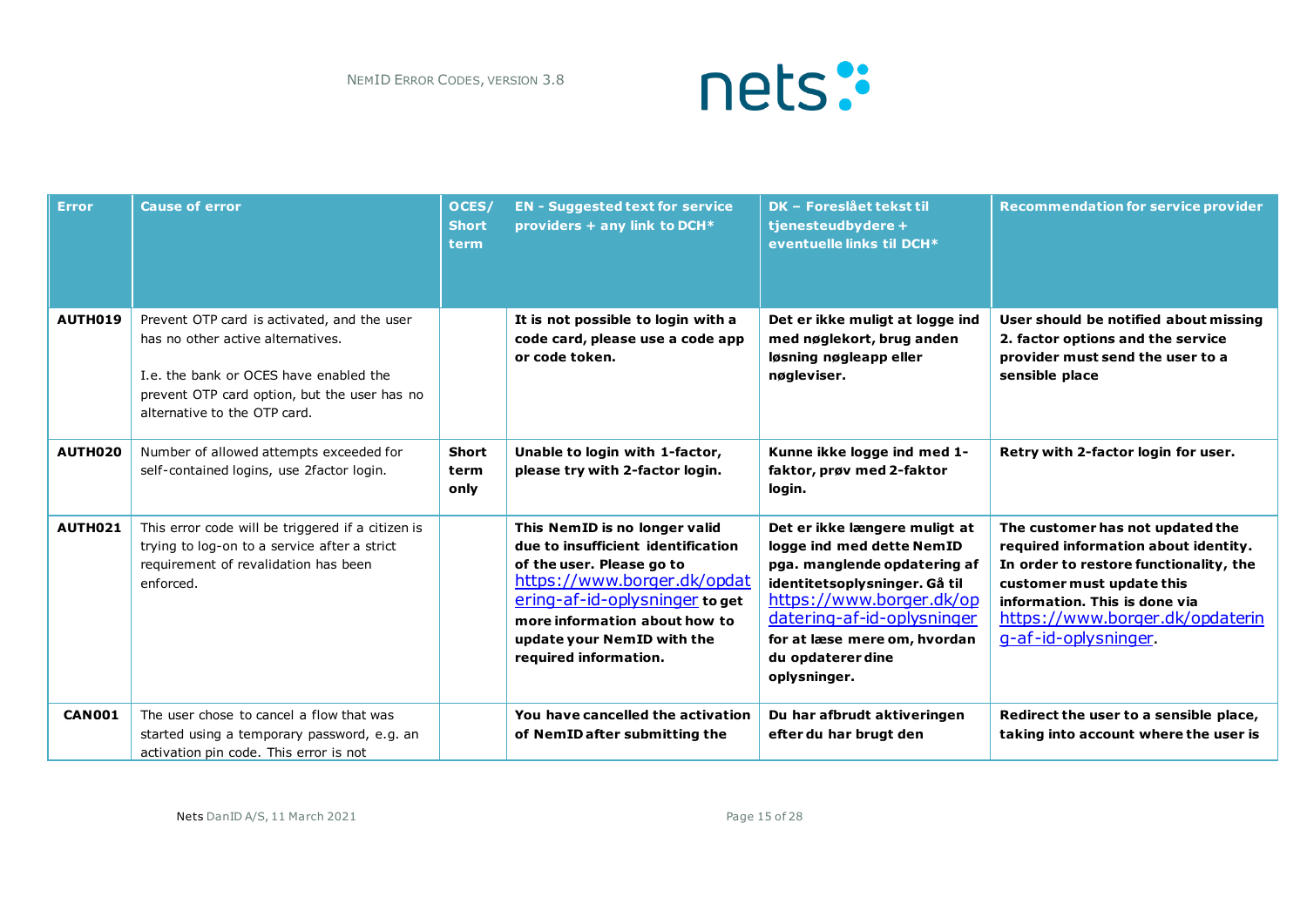

| <b>Error</b>  | <b>Cause of error</b>                                                                                                                                                                                                                  | OCES/<br><b>Short</b><br>term | <b>EN - Suggested text for service</b><br>providers + any link to DCH*                                                                                                                                                                                                                            | <b>DK - Foreslået tekst til</b><br>tjenesteudbydere +<br>eventuelle links til DCH*                                                                                                                                                                                                                                                               | <b>Recommendation for service provider</b>                                                                            |
|---------------|----------------------------------------------------------------------------------------------------------------------------------------------------------------------------------------------------------------------------------------|-------------------------------|---------------------------------------------------------------------------------------------------------------------------------------------------------------------------------------------------------------------------------------------------------------------------------------------------|--------------------------------------------------------------------------------------------------------------------------------------------------------------------------------------------------------------------------------------------------------------------------------------------------------------------------------------------------|-----------------------------------------------------------------------------------------------------------------------|
|               | transmitted if the user navigates away from<br>the page containing the client, e.g. by closing<br>the browser window or clicking a link.                                                                                               |                               | activation password.<br>Your activation password is no<br>longer valid, and you must<br>request a new activation<br>password before you can activate<br>and use NemID.<br>You can order your new<br>activation password via NemID<br>Support<br>[https://www.nemid.nu/dk-<br>en/support/contact/] | midlertidige adgangskode.<br>Din midlertidige adgangskode<br>er ikke længere gyldig, og du<br>skal bestille en ny midlertidig<br>adgangskode, før du kan<br>aktivere og bruge NemID.<br>Den nye, midlertidige<br>adgangskode kan du bestille<br>via NemID-support<br>[https://www.nemid.nu/dk-<br>da/support/faa_hjaelp_til_ne<br>mid/kontakt/]. | in the flow.                                                                                                          |
| <b>CAN002</b> | The user chose to cancel the operation by<br>pressing the cancel button. This error is not<br>transmitted if the user navigates away from<br>the page containing the client, e.g. by closing<br>the browser window or clicking a link. |                               | You have cancelled login.                                                                                                                                                                                                                                                                         | Du har afbrudt login.                                                                                                                                                                                                                                                                                                                            | The service provider must send the<br>user to a sensible place, taking into<br>account where the user is in the flow. |
| <b>CAN003</b> | The client has timed out due to user<br>inactivity, and the flow has been cancelled.<br>[Mobile client: The user has switched to a                                                                                                     |                               | The connection to the application<br>has timed out or has been                                                                                                                                                                                                                                    | Forbindelsen til applikationen<br>er timet ud eller er blevet                                                                                                                                                                                                                                                                                    |                                                                                                                       |

Nets DanID A/S, 11 March 2021 **Page 16 of 28** Page 16 of 28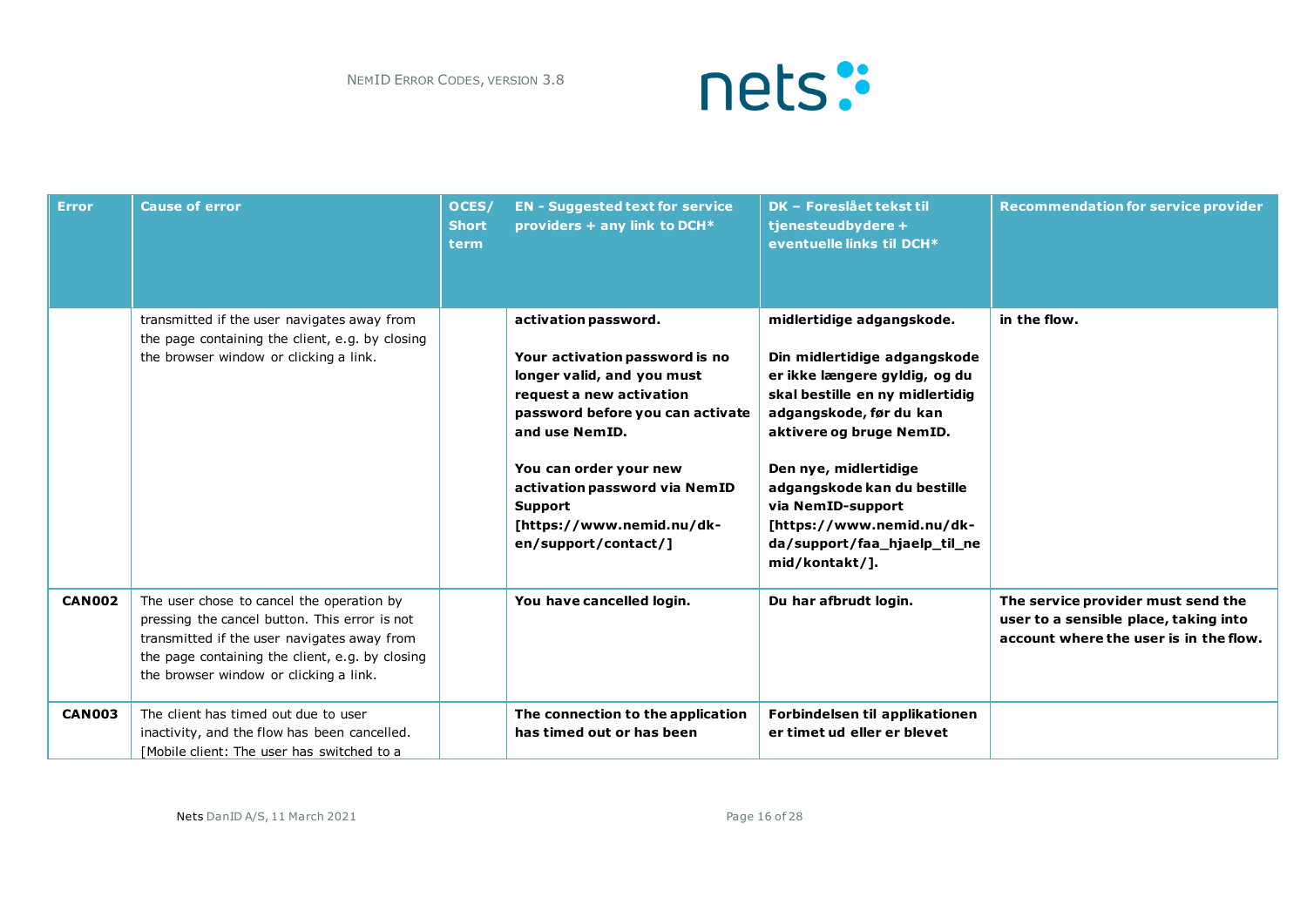

| <b>Error</b>  | <b>Cause of error</b>                                                                                                                                                                                        | OCES/<br><b>Short</b><br><b>term</b> | <b>EN - Suggested text for service</b><br>providers + any link to DCH*                                                                                                                                                                                           | <b>DK - Foreslået tekst til</b><br>tjenesteudbydere +<br>eventuelle links til DCH*                                                                                                                                                  | <b>Recommendation for service provider</b> |
|---------------|--------------------------------------------------------------------------------------------------------------------------------------------------------------------------------------------------------------|--------------------------------------|------------------------------------------------------------------------------------------------------------------------------------------------------------------------------------------------------------------------------------------------------------------|-------------------------------------------------------------------------------------------------------------------------------------------------------------------------------------------------------------------------------------|--------------------------------------------|
|               | different app.]                                                                                                                                                                                              |                                      | interrupted by another app.<br>Please try again.                                                                                                                                                                                                                 | afbrudt af en anden app.<br>Forsøg igen.                                                                                                                                                                                            |                                            |
| <b>CAN004</b> | The bank app has called logout during a flow.                                                                                                                                                                |                                      | The session is cancelled.<br>Please try again.                                                                                                                                                                                                                   | Sessionen er afbrudt.<br>Forsøg igen.                                                                                                                                                                                               |                                            |
| <b>CAN005</b> | No response was received from the code app.<br>This error is not transmitted if the user<br>navigates away from the page containing the<br>client, e.g. by closing the browser window or<br>clicking a link. |                                      | You took too long to authenticate<br>the request you had sent to your<br>code app.                                                                                                                                                                               | Det tog for lang tid, før du<br>godkendte den anmodning, du<br>havde sendt til din nøgleapp                                                                                                                                         |                                            |
| <b>CAN006</b> | Code app enrol flow cancelled due to max<br>limit.                                                                                                                                                           |                                      | The maximum number of active<br>code apps you can have at any<br>time is ##MAXACTIVENMAS##.<br>If you wish to activate another<br>code app, you must first block<br>one of your current code apps at<br>nemid.nu or by contacting NemID<br>Support or your bank. | Du kan højst have<br>##MAXACTIVENMAS## aktive<br>nøgleapps ad gangen. Hvis du<br>vil aktivere en ny nøgleapp,<br>skal du først spærre en af dine<br>nuværende på nemid.nu eller<br>ved at kontakte NemID<br>support eller din bank. |                                            |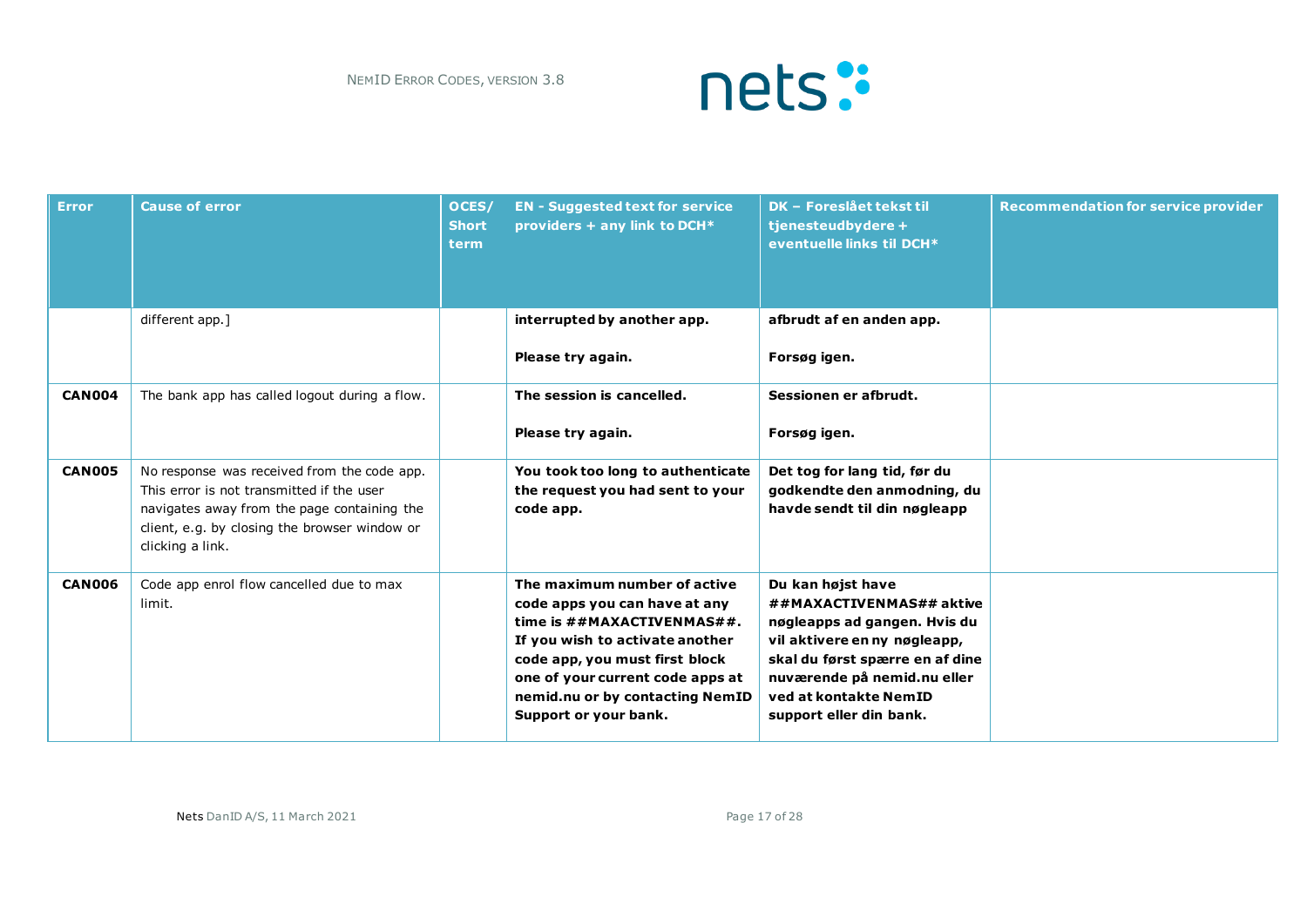

| <b>Error</b>  | <b>Cause of error</b>                                                                         | OCES/<br><b>Short</b><br>term | <b>EN - Suggested text for service</b><br>providers + any link to DCH*                                                                            | <b>DK - Foreslået tekst til</b><br>tjenesteudbydere +<br>eventuelle links til DCH*                                                                                           | <b>Recommendation for service provider</b>                                |
|---------------|-----------------------------------------------------------------------------------------------|-------------------------------|---------------------------------------------------------------------------------------------------------------------------------------------------|------------------------------------------------------------------------------------------------------------------------------------------------------------------------------|---------------------------------------------------------------------------|
| <b>CAN007</b> | The user rejected the transaction in the code<br>app.                                         |                               | You rejected your code app<br>authentication request. If this<br>was incorrect, you can submit a<br>new request after clicking "OK"<br>to finish. | Du har afvist din anmodning<br>om godkendelse i din<br>nøgleapp. Hvis det var en fejl,<br>kan du sende en ny<br>anmodning, når du har<br>afsluttet ved at klikke på<br>"Ok". |                                                                           |
| <b>CAN008</b> | The transaction has been cancelled due to<br>overwrite of the code app notification.          |                               | You sent a new authentication<br>request to your code app<br>overwriting an existing one.                                                         | Du har sendt en ny<br>anmodning til godkendelse i<br>din nøgleapp, som overskriver<br>en eksisterende.                                                                       | User should be notified and could<br>have a choice to restart transaction |
| CAPP001       | The code app could not be enrolled due to<br>violation of the app's restricted identity type. | Short<br>term<br>only         |                                                                                                                                                   |                                                                                                                                                                              |                                                                           |
| CAPP002       | The code app could not be enrolled due to<br>violation of the suspension rules.               | Short<br>term<br>only         |                                                                                                                                                   |                                                                                                                                                                              |                                                                           |
| CAPP003       | The code app could not be enrolled due to its<br>app id is not in status active.              | Short<br>term                 |                                                                                                                                                   |                                                                                                                                                                              |                                                                           |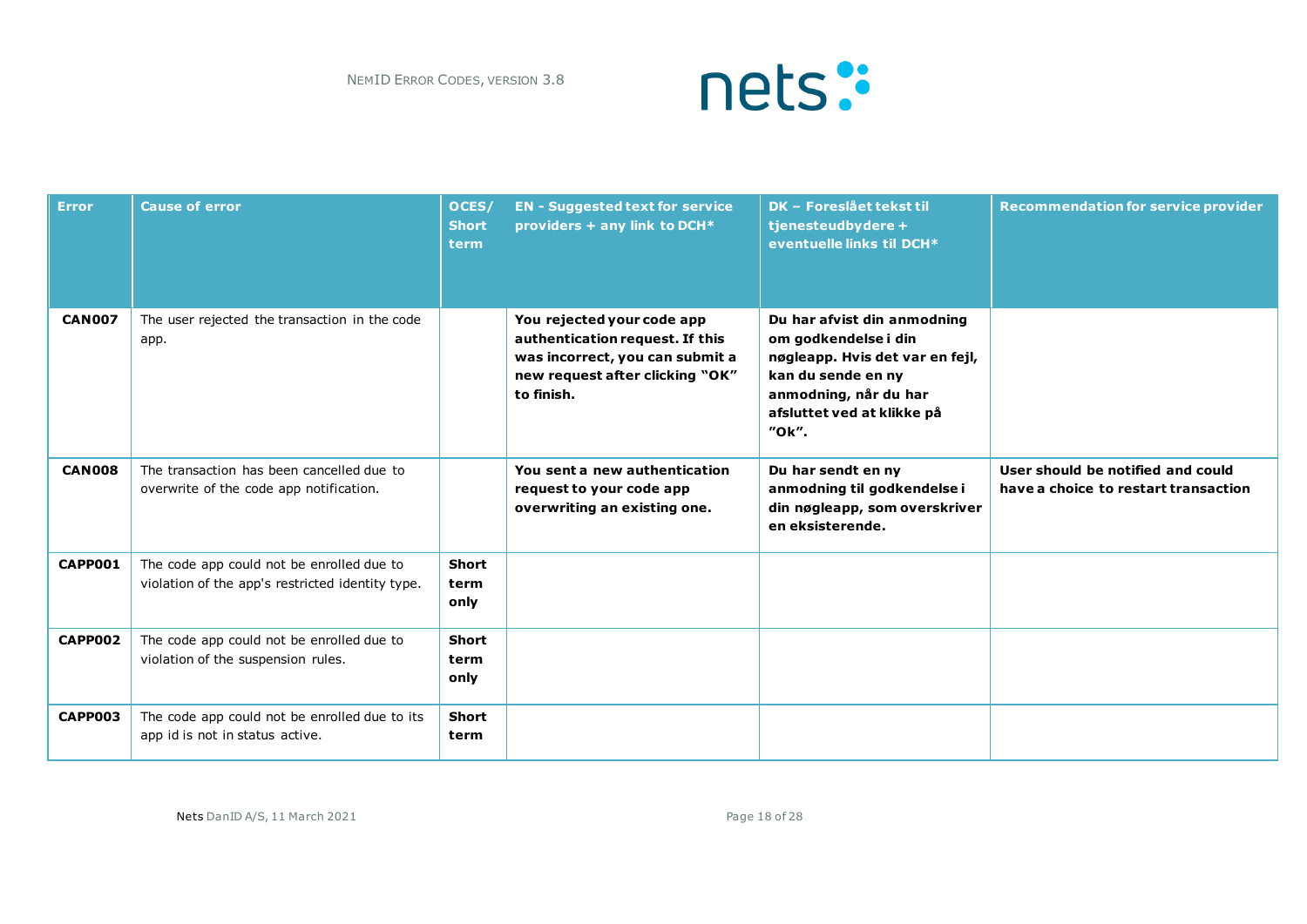

| <b>Error</b> | <b>Cause of error</b>                                                                                 | OCES/<br><b>Short</b><br>term | <b>EN - Suggested text for service</b><br>providers + any link to DCH*            | <b>DK - Foreslået tekst til</b><br>tjenesteudbydere +<br>eventuelle links til DCH* | <b>Recommendation for service provider</b> |
|--------------|-------------------------------------------------------------------------------------------------------|-------------------------------|-----------------------------------------------------------------------------------|------------------------------------------------------------------------------------|--------------------------------------------|
|              |                                                                                                       | only                          |                                                                                   |                                                                                    |                                            |
| CAPP004      | The user attempted to confirm using a code<br>app, which is suspended or revoked.                     |                               | Your code app is suspended or<br>revoked. Please try and update<br>your code app. | Din nøgleapp er suspenderet<br>eller spærret. Prøv at<br>opdatere din nøgleapp.    |                                            |
| CAPP006      | The code app could not be activated as it<br>could not be found for the user who logged in.           | <b>Short</b><br>term<br>only  |                                                                                   |                                                                                    |                                            |
| CAPP007      | The code app could not be activated as it did<br>not have the correct status<br>(VALIDATION_MISSING). | <b>Short</b><br>term<br>only  |                                                                                   |                                                                                    |                                            |
| CAPP008      | The code app could not be activated as the<br>waiting period has not expired.                         | <b>Short</b><br>term<br>only  |                                                                                   |                                                                                    |                                            |
| CAPP009      | The code app could not be activated as the<br>commission period has expired.                          | <b>Short</b><br>term<br>only  |                                                                                   |                                                                                    |                                            |
| CAPP010      | The reset of the code app pin could not be                                                            | <b>Short</b><br>term          |                                                                                   |                                                                                    |                                            |

Nets DanID A/S, 11 March 2021 **Page 19 of 28**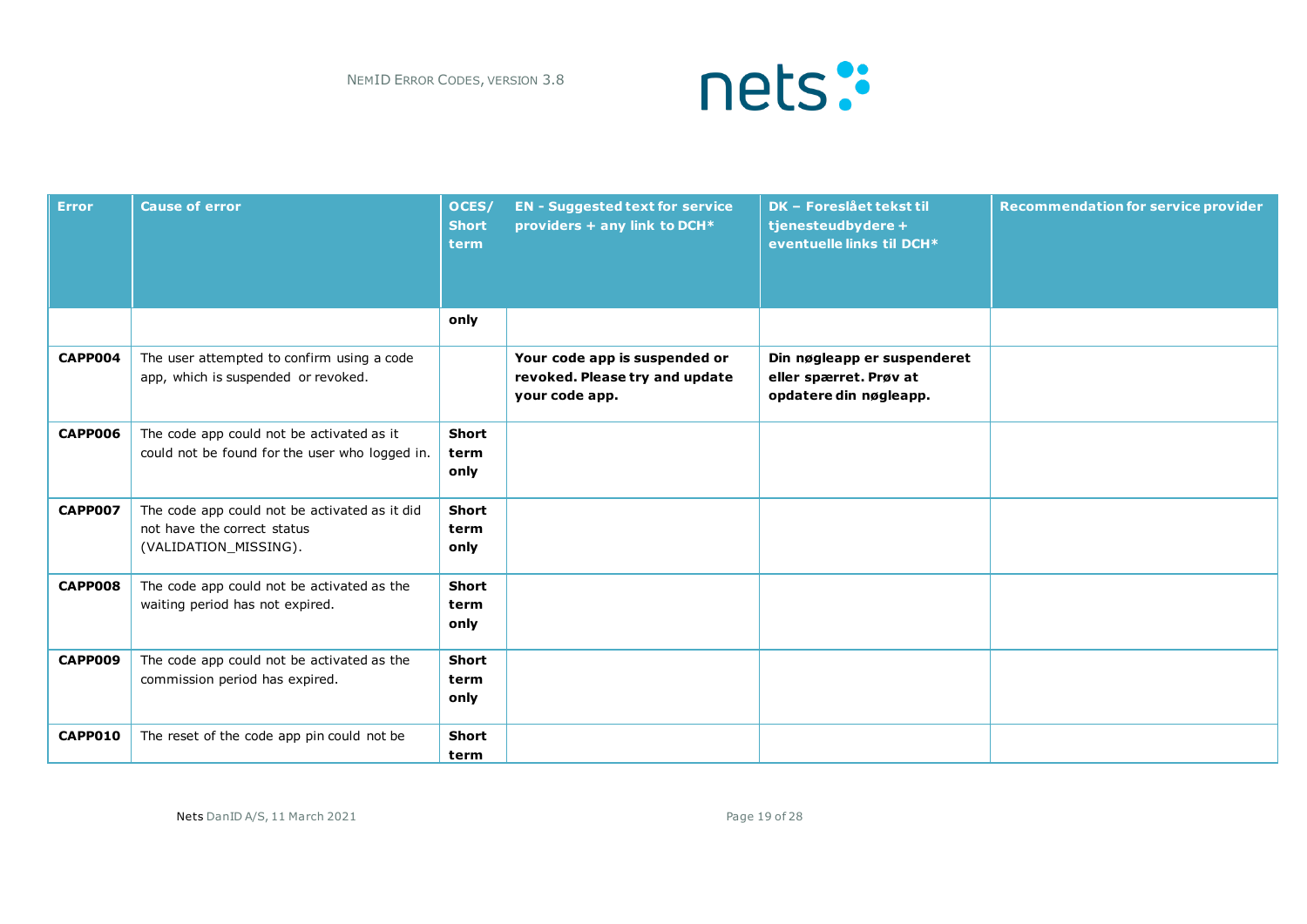

| <b>Error</b>  | <b>Cause of error</b>                                                                                                        | OCES/<br><b>Short</b><br>term | <b>EN - Suggested text for service</b><br>providers + any link to DCH*                                                                         | DK - Foreslået tekst til<br>tjenesteudbydere +<br>eventuelle links til DCH*                                                                     | <b>Recommendation for service provider</b> |
|---------------|------------------------------------------------------------------------------------------------------------------------------|-------------------------------|------------------------------------------------------------------------------------------------------------------------------------------------|-------------------------------------------------------------------------------------------------------------------------------------------------|--------------------------------------------|
|               | done as the code app is not in status active.                                                                                | only                          |                                                                                                                                                |                                                                                                                                                 |                                            |
| CAPP011       | The validation of the admin action challenge<br>failed.                                                                      | Short<br>term<br>only         |                                                                                                                                                |                                                                                                                                                 |                                            |
| CAPP012       | The code app could not be enrolled as the<br>code app id does not exist.                                                     | Short<br>term<br>only         |                                                                                                                                                |                                                                                                                                                 |                                            |
| CAPP013       | The code app could not be enrolled due to<br>incorrect software fingerprint or missing<br>whitelist of software fingerprint. | <b>Short</b><br>term<br>only  |                                                                                                                                                |                                                                                                                                                 |                                            |
| <b>LIB002</b> | Network problem. A communication error<br>occurred.                                                                          |                               | A technical error has occurred<br>due to network issues.<br>Please try again.<br><b>Contact [Service Provider] if the</b><br>problem persists. | Der er opstået en teknisk fejl<br>på grund af<br>netværksproblemer.<br>Forsøg igen.<br>Kontakt [Tjenesteudbyder],<br>hvis problemet fortsætter. |                                            |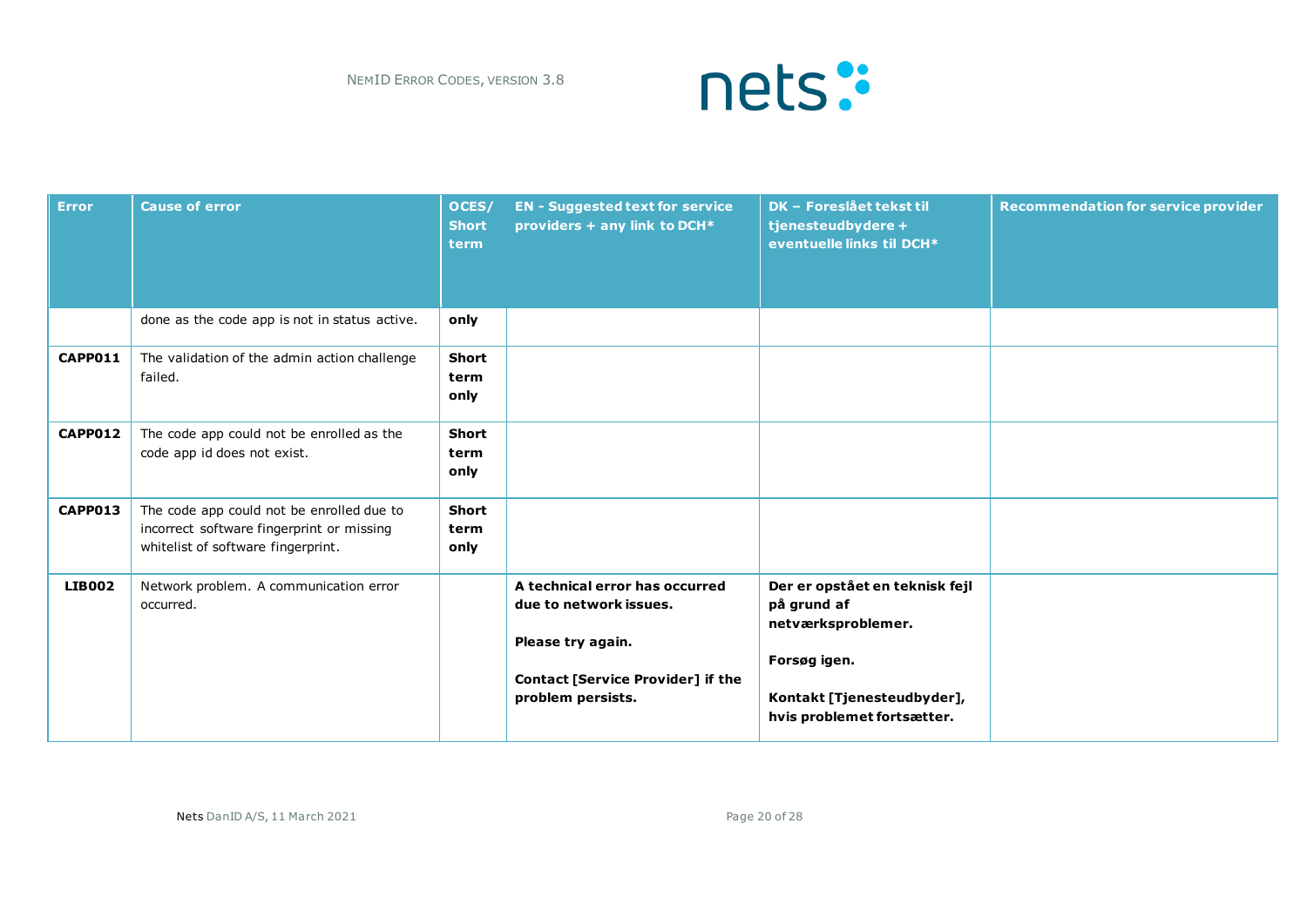

| <b>Error</b>   | <b>Cause of error</b>                                                                                                                                                                                   | OCES/<br><b>Short</b><br>term | <b>EN - Suggested text for service</b><br>providers + any link to DCH*                                                                                                                                                                                                    | <b>DK - Foreslået tekst til</b><br>tjenesteudbydere +<br>eventuelle links til DCH*                                                                                                                                                                                                        | <b>Recommendation for service provider</b> |
|----------------|---------------------------------------------------------------------------------------------------------------------------------------------------------------------------------------------------------|-------------------------------|---------------------------------------------------------------------------------------------------------------------------------------------------------------------------------------------------------------------------------------------------------------------------|-------------------------------------------------------------------------------------------------------------------------------------------------------------------------------------------------------------------------------------------------------------------------------------------|--------------------------------------------|
| <b>LOCK001</b> | The user entered an incorrect password too<br>many times, and his OTP device is now<br>quarantined for 8 hours.<br>This error code is returned during the session<br>where the quarantine is initiated. |                               | You have used the wrong user ID<br>or password too many times.<br>Your NemID is now blocked for 8<br>hours after which you can try<br>again.<br>If you have forgotten your<br>password, you can find support<br>here<br>[https://www.nemid.nu/dk-<br>en/support/contact/] | Du har angivet forkert bruger-<br>id eller adgangskode for<br>mange gange.<br>NemID er nu spærret i 8<br>timer, hvorefter du kan<br>forsøge igen<br>Har du glemt din adgangskode<br>kan du finde hjælp her<br>[https://www.nemid.nu/dk-<br>da/support/faa_hjaelp_til_ne<br>mid/kontakt/]. |                                            |
| LOCK002        | The user entered an incorrect password too<br>many times, and his OTP device is now locked<br>permanently.<br>This error code is returned during the session<br>where the lock is initiated.            |                               | You have used a wrong password<br>too many times.<br>Your NemID is blocked and<br>cannot be used.<br>To get help with this problem,<br>please contact NemID support.<br>[https://www.nemid.nu/dk-                                                                         | Du har angivet en forkert<br>adgangskode for mange<br>gange.<br>Dit NemID er spærret.<br>Kontakt NemID support for at<br>få adgang til dit NemID igen.<br>[https://www.nemid.nu/dk-<br>da/support/faa_hjaelp_til_ne                                                                       |                                            |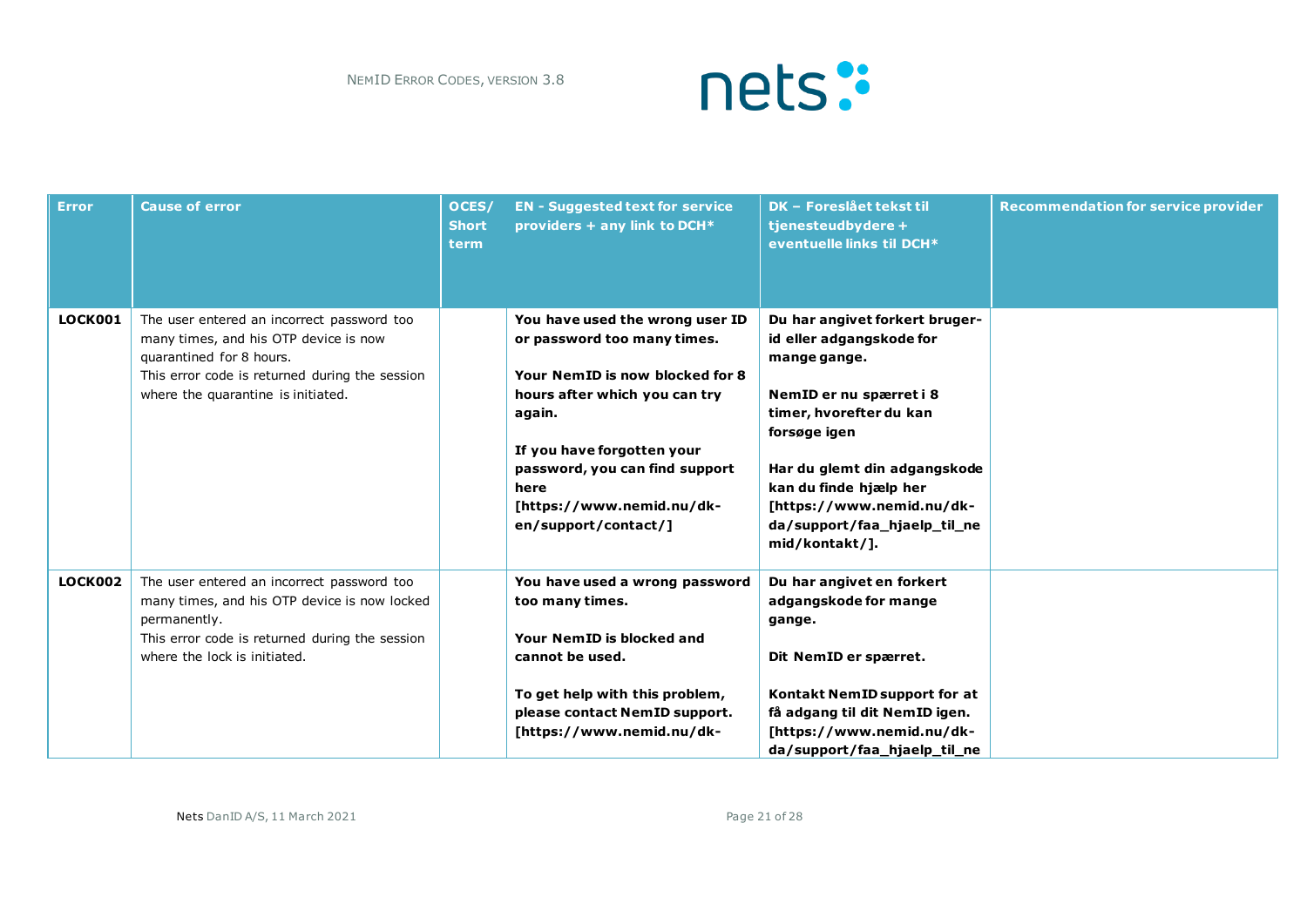

| <b>Error</b>  | <b>Cause of error</b>                                                                                                                                                              | OCES/<br><b>Short</b><br>term | <b>EN - Suggested text for service</b><br>providers + any link to DCH*                                                                                                                      | <b>DK - Foreslået tekst til</b><br>tjenesteudbydere +<br>eventuelle links til DCH*                                                                                                                                             | <b>Recommendation for service provider</b> |
|---------------|------------------------------------------------------------------------------------------------------------------------------------------------------------------------------------|-------------------------------|---------------------------------------------------------------------------------------------------------------------------------------------------------------------------------------------|--------------------------------------------------------------------------------------------------------------------------------------------------------------------------------------------------------------------------------|--------------------------------------------|
|               |                                                                                                                                                                                    |                               | en/support/contact/]                                                                                                                                                                        | mid/kontakt/]                                                                                                                                                                                                                  |                                            |
| LOCK003       | The user exceeded the allowed number OTP<br>code attempts, and his OTP device is now<br>revoked.<br>This error code is returned during the session<br>where the device is revoked. |                               | You have entered a wrong<br>NemID key too many times.<br>Your NemID is blocked and<br>cannot be used.<br>Please contact NemID support.<br>[https://www.nemid.nu/dk-<br>en/support/contact/] | Du har angivet forkert NemID<br>nøgle for mange gange.<br>Dit NemID er spærret.<br>Kontakt NemID support for at<br>få adgang til dit NemID igen.<br>[https://www.nemid.nu/dk-<br>da/support/faa_hjaelp_til_ne<br>mid/kontakt/] |                                            |
| <b>SRV001</b> | The signature on the client parameters could<br>not be verified by DanID.                                                                                                          |                               | A technical error has occurred.<br>Please try again.<br><b>Contact [Service Provider] if the</b><br>problem persists.                                                                       | Der er opstået en teknisk fejl.<br>Forsøg igen.<br>Kontakt [Tjenesteudbyder],<br>hvis problemet fortsætter.                                                                                                                    |                                            |
| <b>SRV002</b> | The authentication request could not be<br>parsed by DanID                                                                                                                         |                               | A technical error has occurred.<br>Please try again.                                                                                                                                        | Der er opstået en teknisk fejl.<br>Forsøg igen.                                                                                                                                                                                |                                            |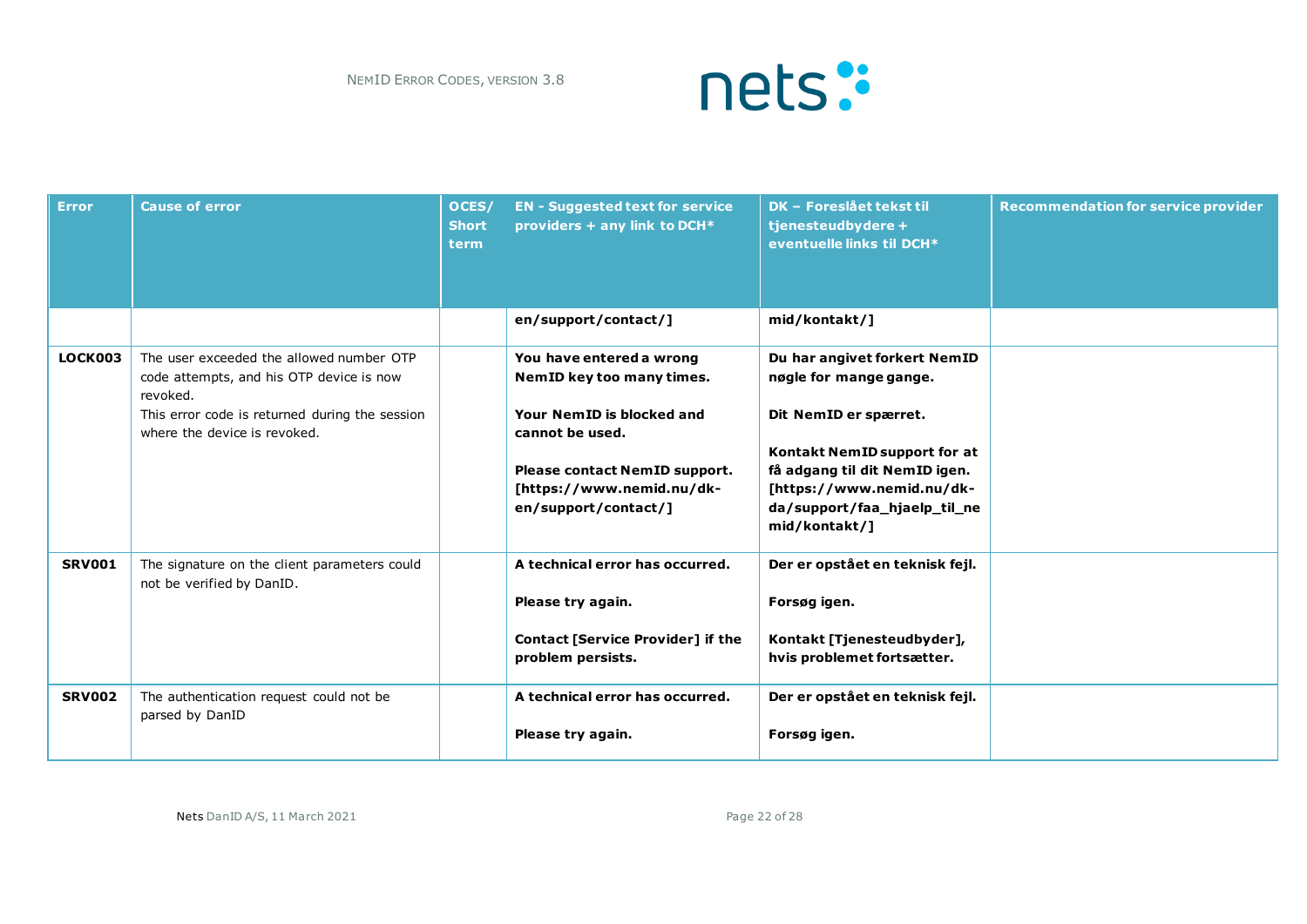

| <b>Error</b>  | <b>Cause of error</b>                                                                 | OCES/<br><b>Short</b><br><b>term</b> | <b>EN - Suggested text for service</b><br>providers + any link to DCH*                                                | <b>DK - Foreslået tekst til</b><br>tjenesteudbydere +<br>eventuelle links til DCH*                                                             | <b>Recommendation for service provider</b> |
|---------------|---------------------------------------------------------------------------------------|--------------------------------------|-----------------------------------------------------------------------------------------------------------------------|------------------------------------------------------------------------------------------------------------------------------------------------|--------------------------------------------|
|               |                                                                                       |                                      | <b>Contact [Service Provider] if the</b><br>problem persists.                                                         | Kontakt [Tjenesteudbyder],<br>hvis problemet fortsætter.                                                                                       |                                            |
| <b>SRV003</b> | The time stamp of the authentication request<br>was not within the allowed time span. |                                      | A technical error has occurred.<br>Please try again.<br><b>Contact [Service Provider] if the</b><br>problem persists. | Der er opstået en teknisk fejl.<br>Forsøg igen.<br>Kontakt [Tjenesteudbyder],<br>hvis problemet fortsætter.                                    |                                            |
| <b>SRV004</b> | An unrecoverable, internal error occurred in<br>the NemID servers.                    |                                      | A technical error has occurred.<br>Please contact NemID support.<br>[https://www.nemid.nu/dk-<br>en/support/contact/] | Der er opstået en teknisk fejl.<br><b>Kontakt NemID support</b><br>[https://www.nemid.nu/dk-<br>da/support/faa_hjaelp_til_ne<br>mid/kontakt/]. |                                            |
| <b>SRV005</b> | The service provider was not known by<br>DanID.                                       |                                      | A technical error has occurred.<br>Please try again.<br><b>Contact [Service Provider] if the</b><br>problem persists. | Der er opstået en teknisk fejl.<br>Forsøg igen.<br>Kontakt [Tjenesteudbyder],<br>hvis problemet fortsætter.                                    |                                            |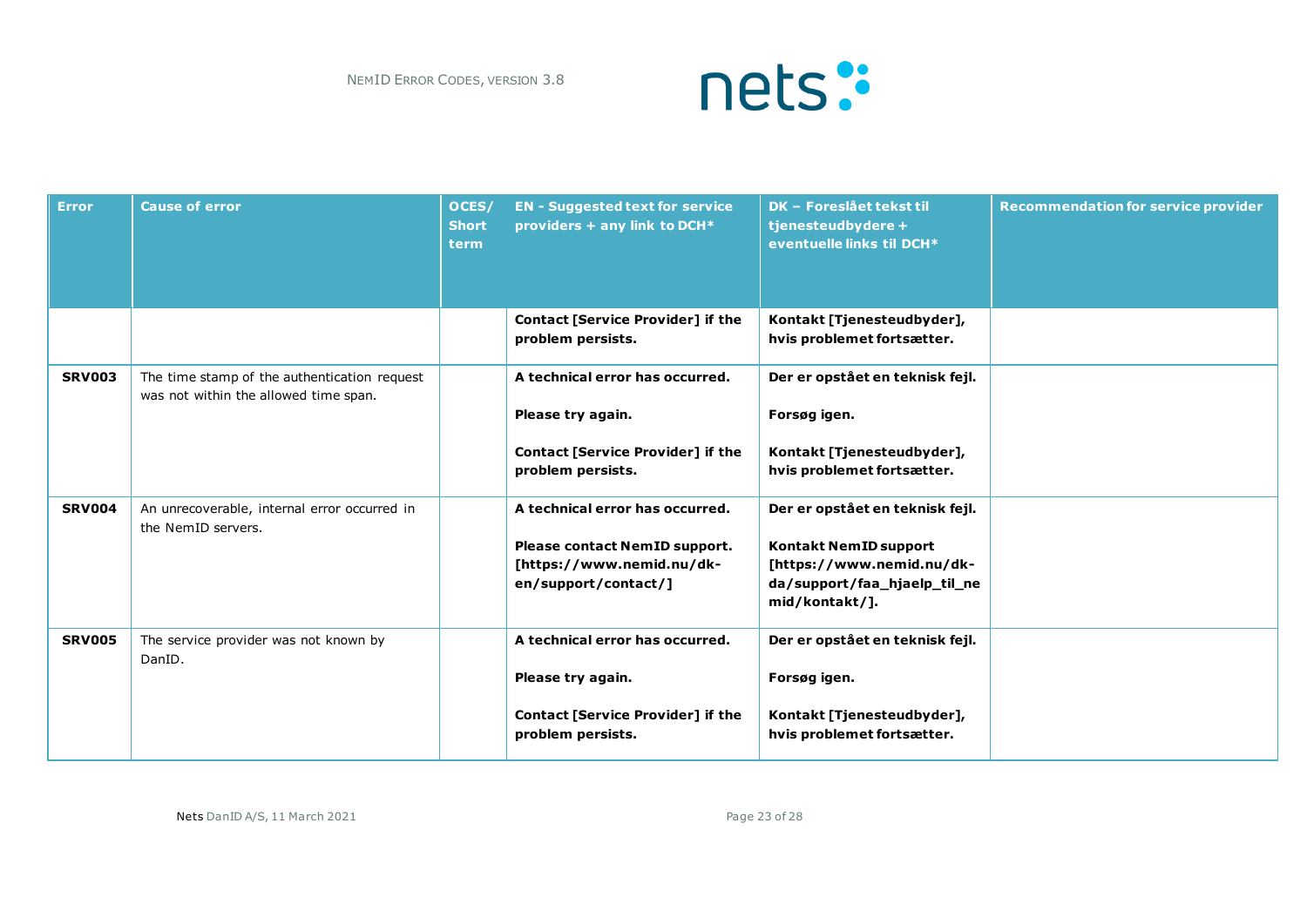

| <b>Error</b>  | <b>Cause of error</b>                                                                                                                                                           | OCES/<br><b>Short</b><br>term | <b>EN - Suggested text for service</b><br>providers + any link to DCH*                                                | <b>DK - Foreslået tekst til</b><br>tjenesteudbydere +<br>eventuelle links til DCH*                          | <b>Recommendation for service provider</b>                                                                                                                 |
|---------------|---------------------------------------------------------------------------------------------------------------------------------------------------------------------------------|-------------------------------|-----------------------------------------------------------------------------------------------------------------------|-------------------------------------------------------------------------------------------------------------|------------------------------------------------------------------------------------------------------------------------------------------------------------|
| <b>SRV006</b> | The server lost the session it had established<br>with the client. This may occur if the user<br>leaves the client open for a prolonged stretch<br>of time without interaction. |                               | Time limit exceeded.<br>Please try again.                                                                             | Tidsgrænse er overskredet.<br>Forsøg venligst igen.                                                         |                                                                                                                                                            |
| <b>SRV007</b> | The user is using an obsolete version of the<br>CSP or the Mobile client                                                                                                        |                               | Please update to the most recent<br>version of [name of the service<br>providers app].                                | Opdater venligst til nyeste<br>version af [Navn på<br>Tjenesteudbyders app].                                |                                                                                                                                                            |
| <b>SRV008</b> | The server requires that identity protection be<br>enabled in the SAML request.                                                                                                 | <b>Short</b><br>term<br>only  | A technical error has occurred.<br>Contact [Service Provider].                                                        | Der er opstået en teknisk fejl.<br>Kontakt [Tjenesteudbyder].                                               | Fix the integration issue.                                                                                                                                 |
| <b>SRV010</b> | The requested client is not available to the<br>service provider.                                                                                                               |                               | A technical error has occurred.<br>Please try again.<br><b>Contact [Service Provider] if the</b><br>problem persists. | Der er opstået en teknisk fejl.<br>Forsøg igen.<br>Kontakt [Tjenesteudbyder],<br>hvis problemet fortsætter. | There could be a problem with the<br>enrolment of the Service Provider's<br><b>VOCES</b> certificate or its validity.<br><b>Contact NemID for support.</b> |
| <b>SRV011</b> | The transaction context was too long.                                                                                                                                           |                               | A technical error has occurred.<br><b>Contact [Service Provider].</b>                                                 | Der er opstået en teknisk fejl.<br>Kontakt [Tjenesteudbyder]                                                | Fix the integration issue. The value<br>specified in the<br><b>TRANSACTION CONTEXT parameter</b><br>to the JS Client was longer than the                   |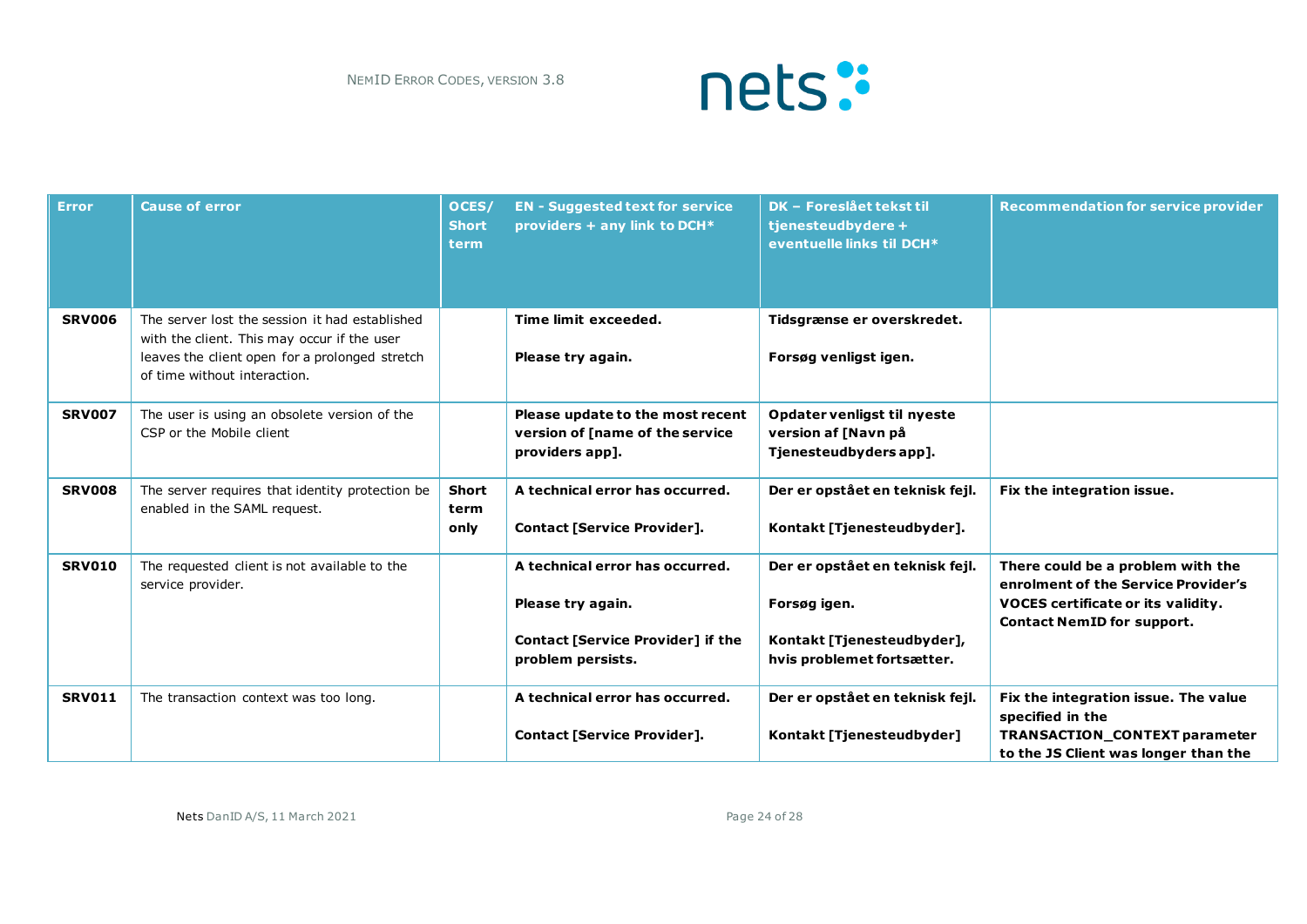

| <b>Error</b>  | <b>Cause of error</b>                                                                             | OCES/<br><b>Short</b><br><b>term</b> | <b>EN - Suggested text for service</b><br>providers + any link to DCH*                                                                                                                                                                                                                     | DK - Foreslået tekst til<br>tjenesteudbydere +<br>eventuelle links til DCH*                                                                                                                                                                                                  | <b>Recommendation for service provider</b>                                                                                                                                                                         |
|---------------|---------------------------------------------------------------------------------------------------|--------------------------------------|--------------------------------------------------------------------------------------------------------------------------------------------------------------------------------------------------------------------------------------------------------------------------------------------|------------------------------------------------------------------------------------------------------------------------------------------------------------------------------------------------------------------------------------------------------------------------------|--------------------------------------------------------------------------------------------------------------------------------------------------------------------------------------------------------------------|
|               |                                                                                                   |                                      |                                                                                                                                                                                                                                                                                            |                                                                                                                                                                                                                                                                              | allowed 100 characters.                                                                                                                                                                                            |
| <b>SRV012</b> | If session contains the remote IP, the<br>incoming request MUST come from the same<br>remote IP.  |                                      | IP address changed in flow.<br>Please try again.                                                                                                                                                                                                                                           | IP adresse ændredes under<br>transaktionen.<br>Forsøg venligst igen.                                                                                                                                                                                                         | The service provider is advised to<br>show reason / suggested text and<br>provide an option to perform a reload<br>of the client so the user can try again.<br>Also, if the problem persists, refer to<br>Support. |
| OCES001       | The user has opted out of OCES but is trying<br>to log in at a service provider that requires it. | <b>OCES</b><br>only                  | You only have NemID for online<br>banking.<br>If you wish to use NemID for<br>other public or private services,<br>you must affiliate a public digital<br>signature to your NemID<br>[https://service.nemid.nu/dk-<br>da/bestil_nemid/bestil_offentlig<br>_digital_signatur_til_dit_nemid/ | Du har kun NemID til<br>netbank.<br>Ønsker du at bruge NemID til<br>andre hjemmesider, skal du<br>tilknytte en offentlig digital<br>signatur til dit NemID.<br>[https://service.nemid.nu/dk<br>da/bestil_nemid/bestil_offent<br>lig_digital_signatur_til_dit_ne<br>$mid/$ ]. |                                                                                                                                                                                                                    |
| OCES002       | The user was not OCES-qualified but is trying                                                     | <b>OCES</b>                          | If you wish to use NemID for<br>other services than online                                                                                                                                                                                                                                 | Ønsker du at bruge NemID til<br>andet end netbank, skal du                                                                                                                                                                                                                   |                                                                                                                                                                                                                    |

Nets DanID A/S, 11 March 2021 **Page 25 of 28** Page 25 of 28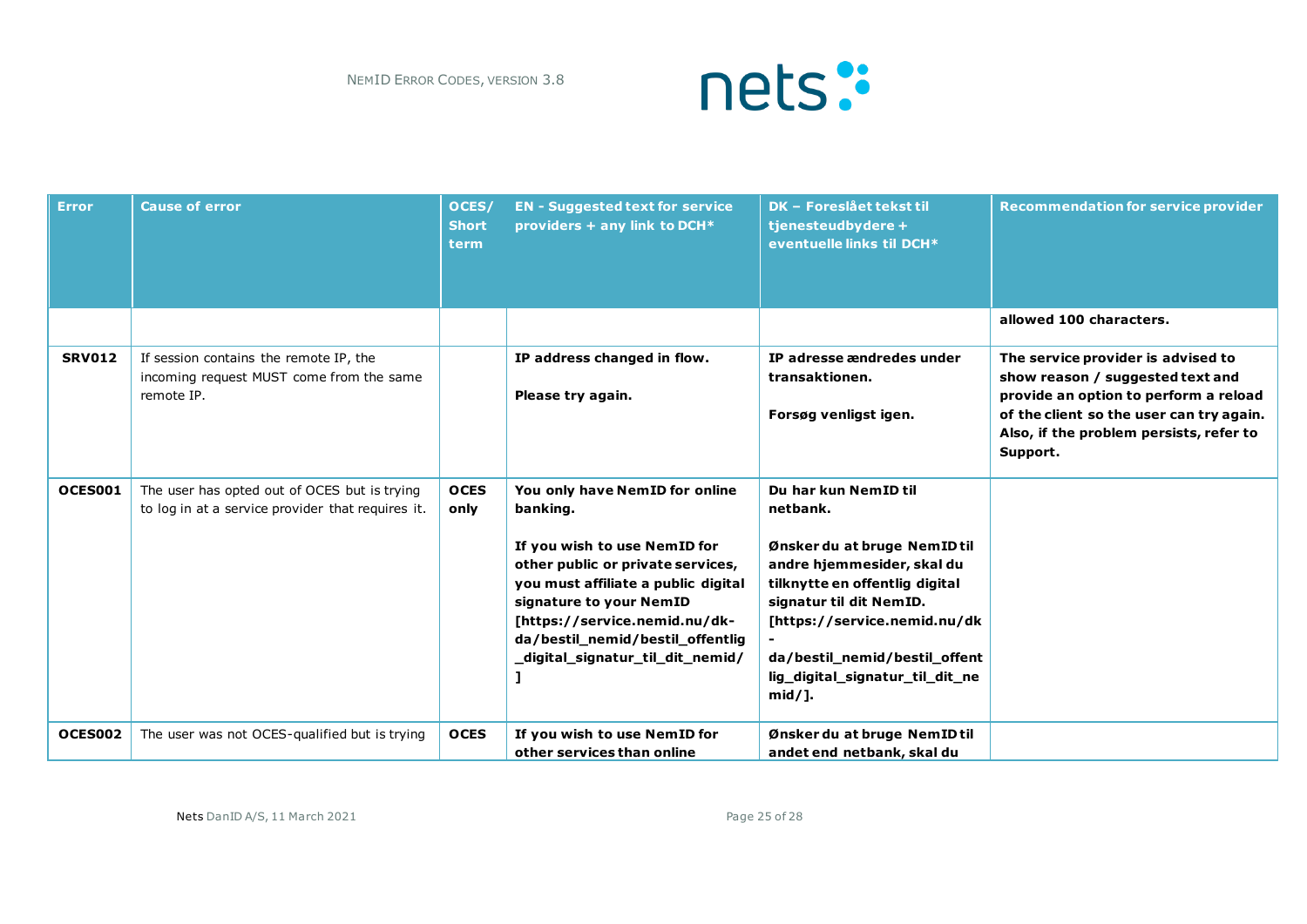

| <b>Error</b> | <b>Cause of error</b>                                                                                      | OCES/<br><b>Short</b><br>term | <b>EN - Suggested text for service</b><br>providers + any link to DCH*                                                                                                                                                                                                                          | <b>DK - Foreslået tekst til</b><br>tjenesteudbydere +<br>eventuelle links til DCH*                                                                                                                                                                          | <b>Recommendation for service provider</b> |
|--------------|------------------------------------------------------------------------------------------------------------|-------------------------------|-------------------------------------------------------------------------------------------------------------------------------------------------------------------------------------------------------------------------------------------------------------------------------------------------|-------------------------------------------------------------------------------------------------------------------------------------------------------------------------------------------------------------------------------------------------------------|--------------------------------------------|
|              | to log in at a service provider that requires it.                                                          | only                          | banking, you have to affiliate a<br>public digital signature to your<br>NemID.<br>You can do this by starting the<br>regular NemID order flow, which<br>will then order the needed public<br>digital signature<br><b>Request NemID</b><br>[https://service.nemid.nu/dk-<br>$da/bestil\_nemid$ ] | først tilknytte en offentlig<br>digital signatur.<br>Det kan du gøre ved at lave en<br>almindelig NemID bestilling.<br><b>Bestil NemID</b><br>[https://service.nemid.nu/dk<br>-da/bestil_nemid/].                                                           |                                            |
| OCES003      | The OTP device used to log in does not have<br>OCES, but another OTP device belonging to<br>the user does. | <b>OCES</b><br>only           | You have attempted to log on<br>using a NemID with no public<br>digital signature<br>If you previously have logged on<br>to our service using your NemID,<br>the error can be due to having<br>more than one NemID and<br>having used a different NemID<br>than normally.                       | Der er ikke tilknyttet en<br>offentlig digital signatur til<br>det NemID du har forsøgt at<br>logge på med.<br>Hvis du tidligere har logget<br>ind hos os med NemID, kan<br>fejlen skyldes, at du har flere<br>NemID, og har brugt et andet<br>end normalt. |                                            |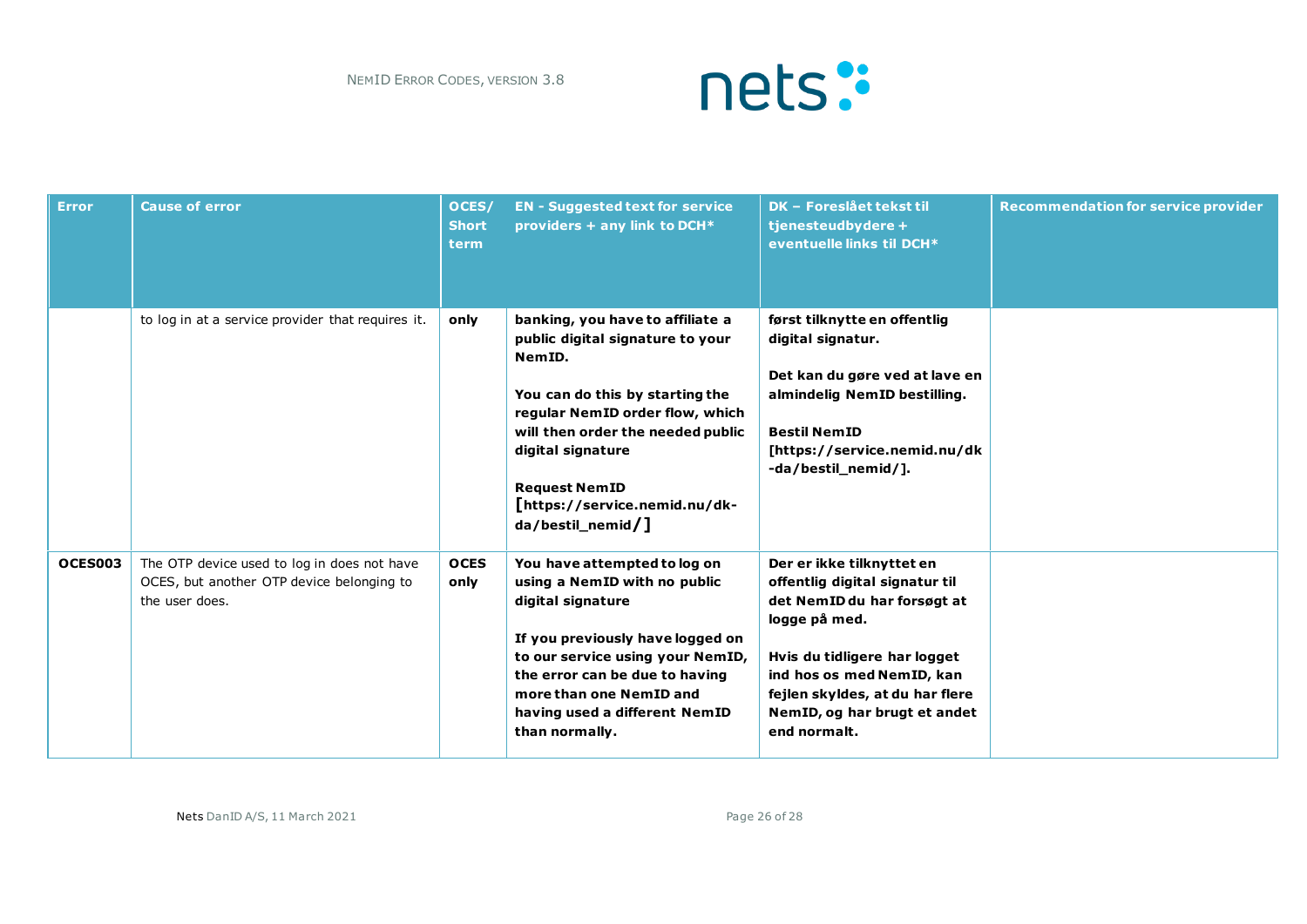

| <b>Error</b>   | <b>Cause of error</b>                                                                                                                                 | OCES/<br><b>Short</b><br><b>term</b> | <b>EN - Suggested text for service</b><br>providers + any link to DCH*                                                                                                                                                    | <b>DK - Foreslået tekst til</b><br>tjenesteudbydere +<br>eventuelle links til DCH*                                                                                                                                            | <b>Recommendation for service provider</b>                                                                                                             |
|----------------|-------------------------------------------------------------------------------------------------------------------------------------------------------|--------------------------------------|---------------------------------------------------------------------------------------------------------------------------------------------------------------------------------------------------------------------------|-------------------------------------------------------------------------------------------------------------------------------------------------------------------------------------------------------------------------------|--------------------------------------------------------------------------------------------------------------------------------------------------------|
| OCES004        | The user is not OCES-qualified due to not<br>having a CPR-number, being younger than 15<br>years of age or having the identity type bank<br>employee. | <b>OCES</b><br>only                  | You can only use this NemID for<br>your online banking service.                                                                                                                                                           | Du kan kun bruge dette<br>NemID til netbank.                                                                                                                                                                                  |                                                                                                                                                        |
| <b>OCES005</b> | Returned in situations where a new certificate<br>must be issued to complete the operation, but<br>a technical error occurred while doing so.         | <b>OCES</b><br>only                  | Issuing your public digital<br>signature failed.<br>Please try again.<br>If the problem persist contact<br><b>NemID support</b><br>[[https://www.nemid.nu/dk-<br>en/support/contact/]                                     | Udstedelsen af din offentlige<br>digitale signatur mislykkedes.<br>Forsøg venligst igen.<br>Hvis problemet fortsætter,<br>kontakt NemID support<br>[https://www.nemid.nu/dk-<br>da/support/faa_hjaelp_til_ne<br>mid/kontakt/] | The service provider is advised to<br>perform a reload of the client so the<br>user can try again. Also, if the<br>problem persists, refer to Support. |
| OCES006        | The user has only inaccessible or inactive<br>OCES on all of his OTP devices or no OCES at<br>all.                                                    | <b>OCES</b><br>only                  | You currently don't have an<br>active public digital signature<br>(OCES certificate) affiliated with<br>your NemID.<br>To get this, start the regular<br>NemID order flow after which<br>vou will be asked to affiliate a | Du har ikke en aktiv offentlig<br>digital signatur tilknyttet<br>NemID i øjeblikket.<br>Ved bestilling af NemID vil du<br>blive tilbudt at knytte en<br>signatur til dit nuværende                                            |                                                                                                                                                        |